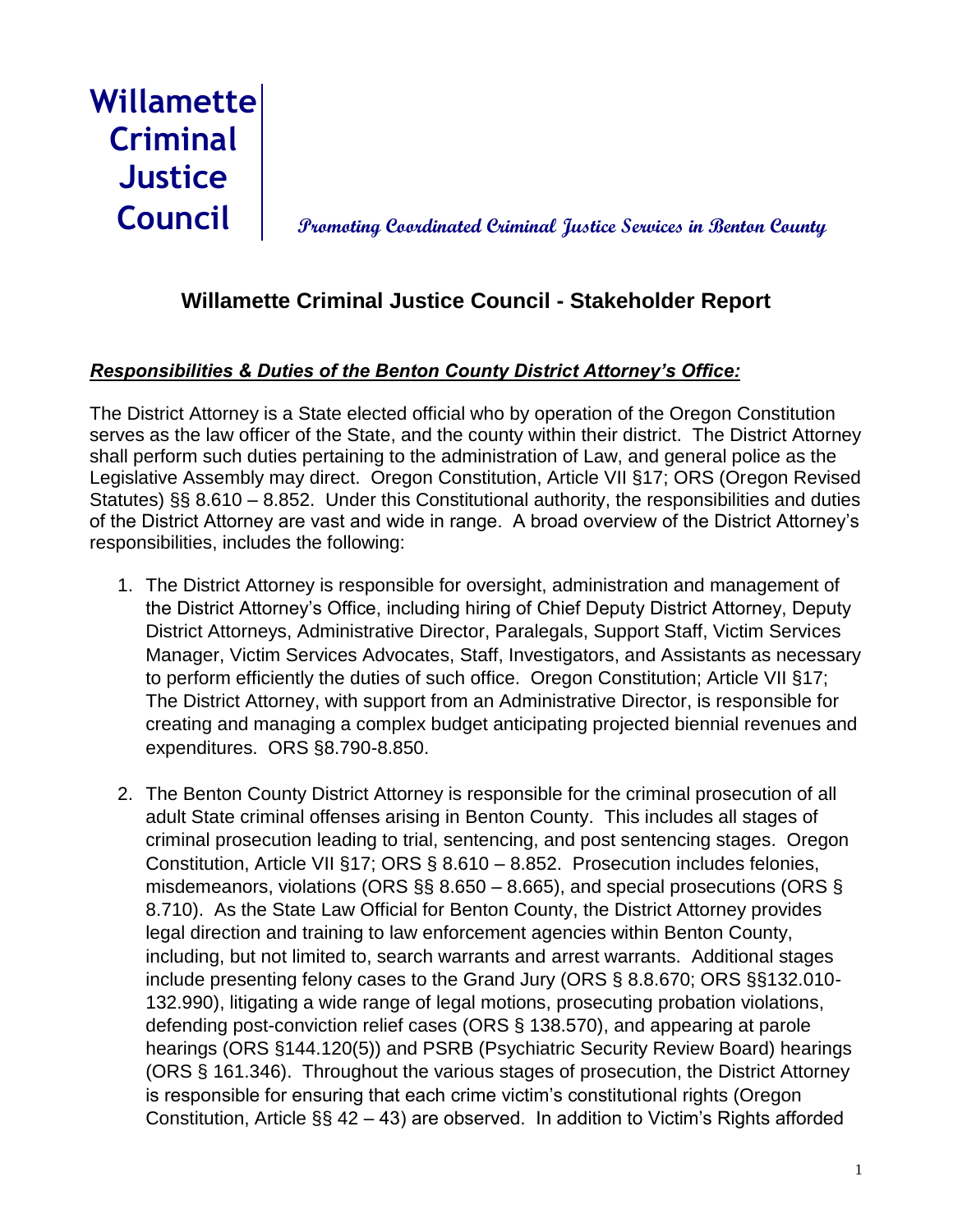under the Oregon Constitution, the District Attorney is responsible for validating U-Visa Applications (8 CFR § 245) for foreign nationals who are victims of serious person crimes . In addition to prosecution of adult offenders, the District Attorney is responsible for representing the State of Oregon in both Juvenile Delinquency (ORS 8.685; ORS §§419C.001-680) and Dependency (ORS 8.685; 419B.005-950) matters, and for initiating and litigating civil commitment petitions in cases where there is reason to believe a person is an extremely dangerous person with mental illness. (ORS § 426.701). The District Attorney is also responsible for Child Support and Public Assistance Enforcement (ORS § 8.675).

- 3. The District Attorney is responsible for establishing and maintaining a variety of Multidisciplinary Teams as dictated by State statute. These Multidisciplinary Teams include the Child Abuse Multidisciplinary Team (ORS § 418.746); the Child Fatality Review Team (ORS 418.785); the Sexual Assault Response Team (ORS § 147.401); and the Vulnerable Adult Response Team (ORS § 430.739). The District Attorney is also a mandatory member of the Local Public Safety Coordinating Council (a.k.a. Willamette Criminal Justice Council), who is responsible for developing and recommending to the county board of commissioners a plan for use of resources to serve the local offender population, and a plan for the needs of the local offender population between the age of 15 and 17 years. The Local Public Safety Coordinating Council is also tasked with coordinating local criminal justice policy among affected criminal justice entities. (ORS § 423.560).
- 4. The District Attorney is responsible for the investigation of missing persons and unattended deaths occurring in Benton County. (ORS §§ 146.003-146.992). In this capacity the District Attorney coordinates with the State Medical Examiner in the appointment of Deputy Medical Examiners and Regional Medical Examiner (ORS §§ 146.003-146.992).
- 5. Among administrative mandates, the District Attorney is responsible for responding to public records requests, public records request appeals, and requests for public records fee waivers (ORS Chapter 192). The District Attorney is required to respond to public records request within 10 days, and submit legal opinions on denied requests to the Oregon Attorney General's Office. The District Attorney is also responsible for processing and litigating expunctions (ORS § 137.225); petitions for relief from sex offender registration (ORS § 181.821; ORS § 163.125); and petitions for relief from prohibition against possessing or purchasing a firearm (ORS § 166.274).
- 6. State and County policy and practice provide additional duties and responsibilities for the District Attorney in the form of the Inter-agency Law Enforcement Team; Major Crimes Team; SB 111 Task Force on Use of Deadly Force; Benton County Management Team; Meetings with the Benton County Board of Commissioners; and testimony before the Oregon Legislature.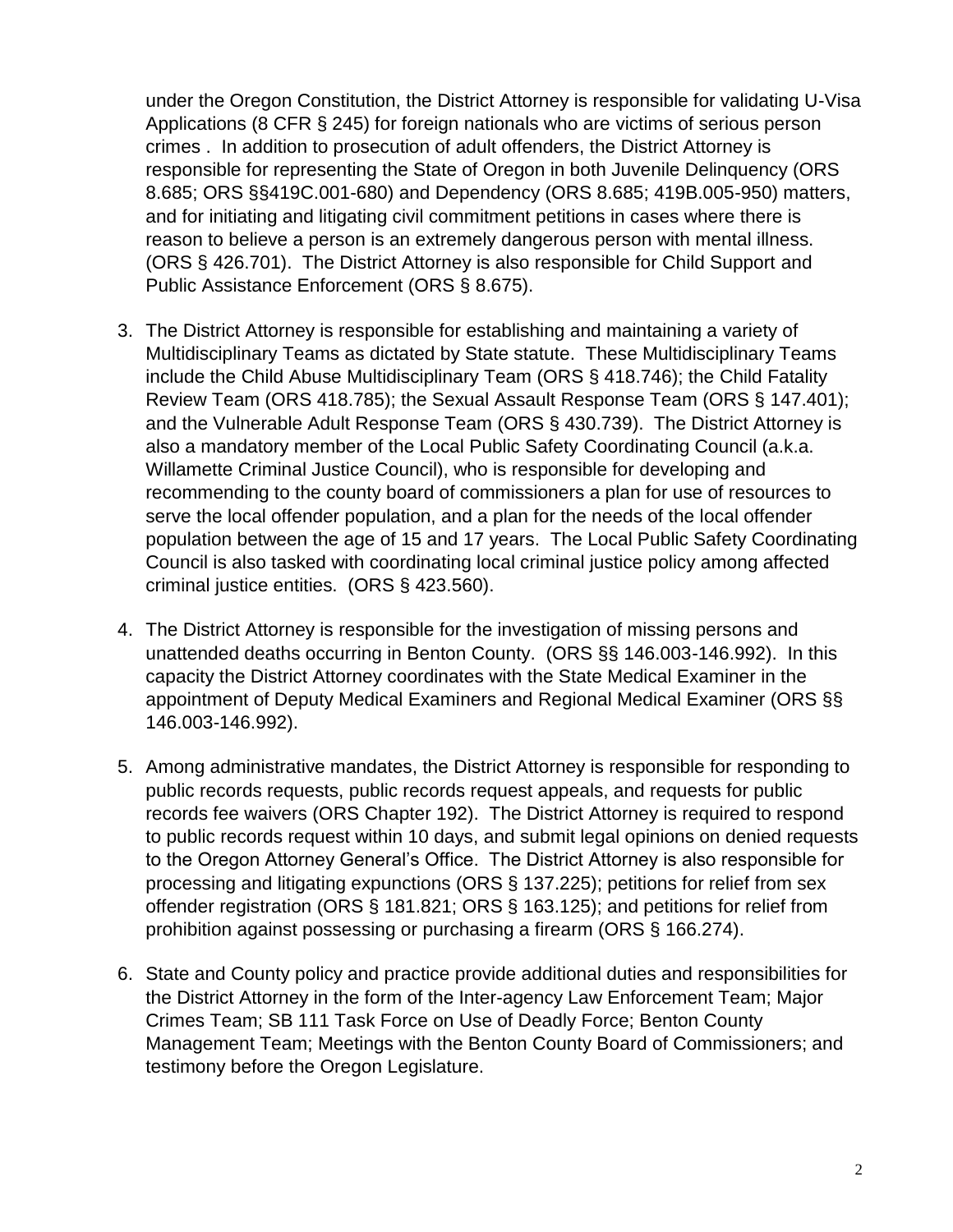- 7. The District Attorney has proactively incorporated alternative incarceration programs and practices, including the following:
	- a. Violation Treatment (ORS §161.566)
	- b. Civil Compromise (ORS § 135.703)
	- c. DUII Diversion (ORS § 813.215)
	- d. DA Misdemeanor Diversion (ORS § 135.881 et seq.)
	- e. DA Felony Diversion (ORS § 135.881 et seq.)
	- f. Conditional Discharge (ORS § 475.245)
	- g. Drug Treatment Court (ORS § 3.450; ORS § 137.680)
	- h. Felony Reduction to Misdemeanor (ORS § 131.705)
	- i. Felony Durational Departures (OAR 213-008-0001; 213-008-0002)
	- j. Felony Dispositional Departures (OAR 213-008-0001; 213-008-0002).
- 8. The District Attorney and Deputy District Attorneys are responsible for having an ongoing mastery of the following:
	- a. United States Constitution;
	- b. Federal Codes and Regulations (CFR);
	- c. Federal Court Opinions;
	- d. Oregon Constitution;
	- e. Oregon Revised Statutes (ORS);
	- f. Oregon Administrative Rules (OAR);
	- g. Oregon Trial Court Rules;
	- h. Oregon Rules of Evidence;
	- i. Oregon Supreme Court and Court of Appeals opinions;
	- j. Oregon Rules of Professional Responsibility;
	- k. All States' rules and court opinions to the extent they bear on cases pending in Oregon.

This report represents a very general summary of the District Attorney's duties and responsibilities and is not intended to detail the intricacies of the referenced legal processes and procedures. Furthermore, given the dynamic legal nature of the District Attorney's duties and responsibilities, ongoing evolution and change may not be reflected in a general summary.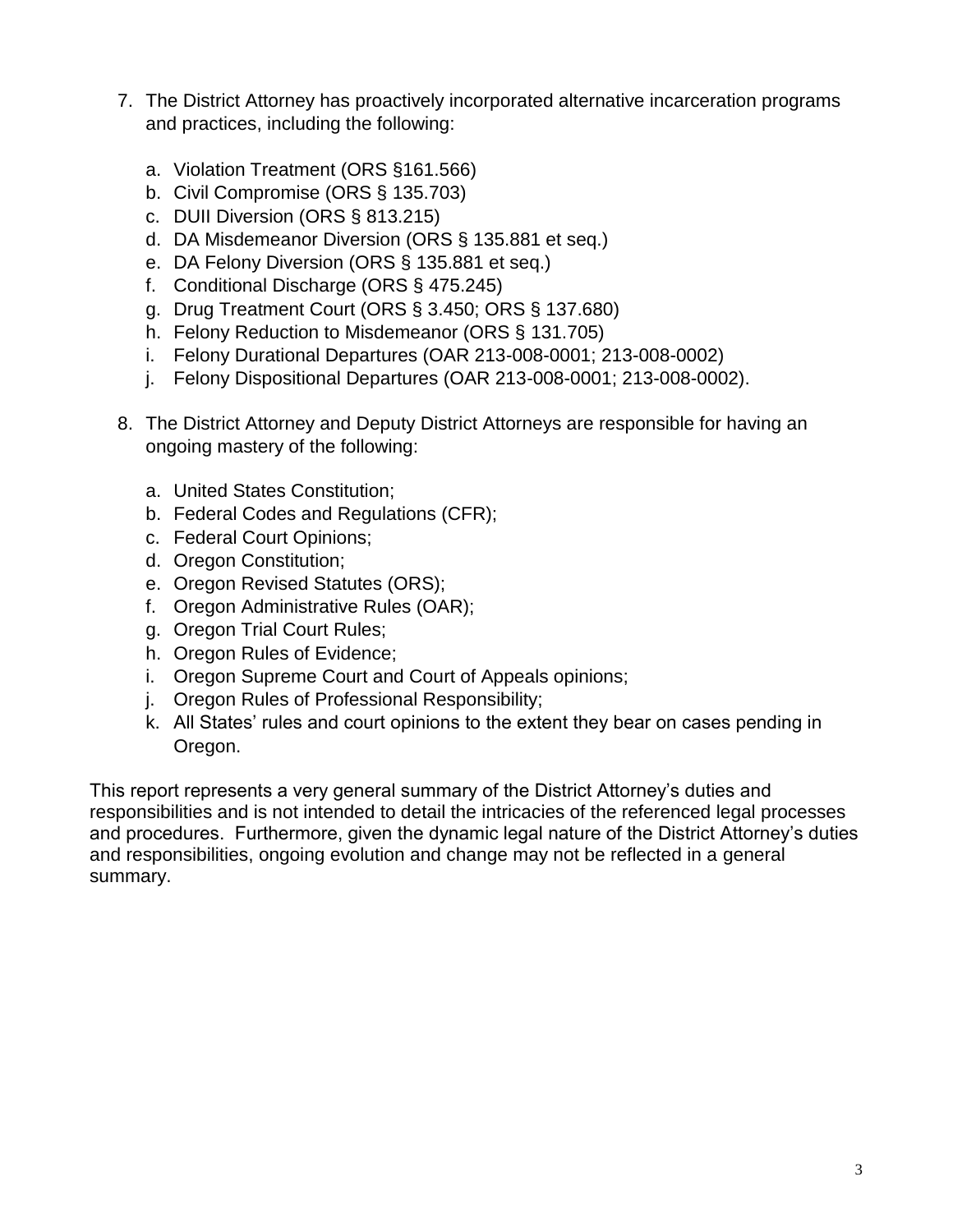#### *Responsibilities & Duties of the Benton County Juvenile Department:*

The Juvenile Department Director is appointed by the Board of County Commissioners and reports to the County Administrator. The Director is responsible for all activities of the Juvenile Department and is responsible for Juvenile Delinquency cases within the County. The Director is guided by Oregon Revised Statutes (ORS) 419A is the General Provision and Definitions and 419C spells out Delinquency. The Juvenile Department is the responsibility of the County and the Department has to act within the law and the policies of the County. The following is a broad overview of the Juvenile Department's responsibilities.

1. Offender Services is the main Juvenile Department program and includes general caseload and administration. This program provides a range of supervision and probation services to county youth under 18 years of age who have been referred for delinquent acts. Their services are designed to prevent further penetration into the juvenile justice system while protecting the community and providing skills and support to clients and families.

Goal: Reduce and prevent juvenile crime and recidivism Measure: Successful completion-probation

Goal: Reduce and prevent juvenile crime and recidivism Measure: Successful completion-Formal Accountability Agreement

Goal: Reduce and prevent juvenile crime and recidivism Measure: Recidivism Rate

2. The Juvenile Diversion program is to provide a higher level of supervision and increased number of services. This is targeted at youth who are at risk of being placed with the Oregon Youth Authority in either out of home or correctional facility placement. The goal is keeping the youth in their home community.

Goal: Reduce and prevent commitments to Oregon Youth Authority Measure: Maintain OYA bed use

Goal: Reduce and prevent commitments to Oregon Youth Authority Measure: Successful completion-probation

3. The Juvenile Accountability Program is a key part of the restorative justice program. This program is to allow youth and opportunity to give back to the community they harmed, by performing community or work crew services and participation in mediation services if desired.

Goal: Hold youth accountable for their behavior Measure: Successful completion-community service Measure: Successful completion-restitution

Teen Court provides a minimal level of intervention to low level first time offenders to avert possible deeper penetration into the juvenile justice system.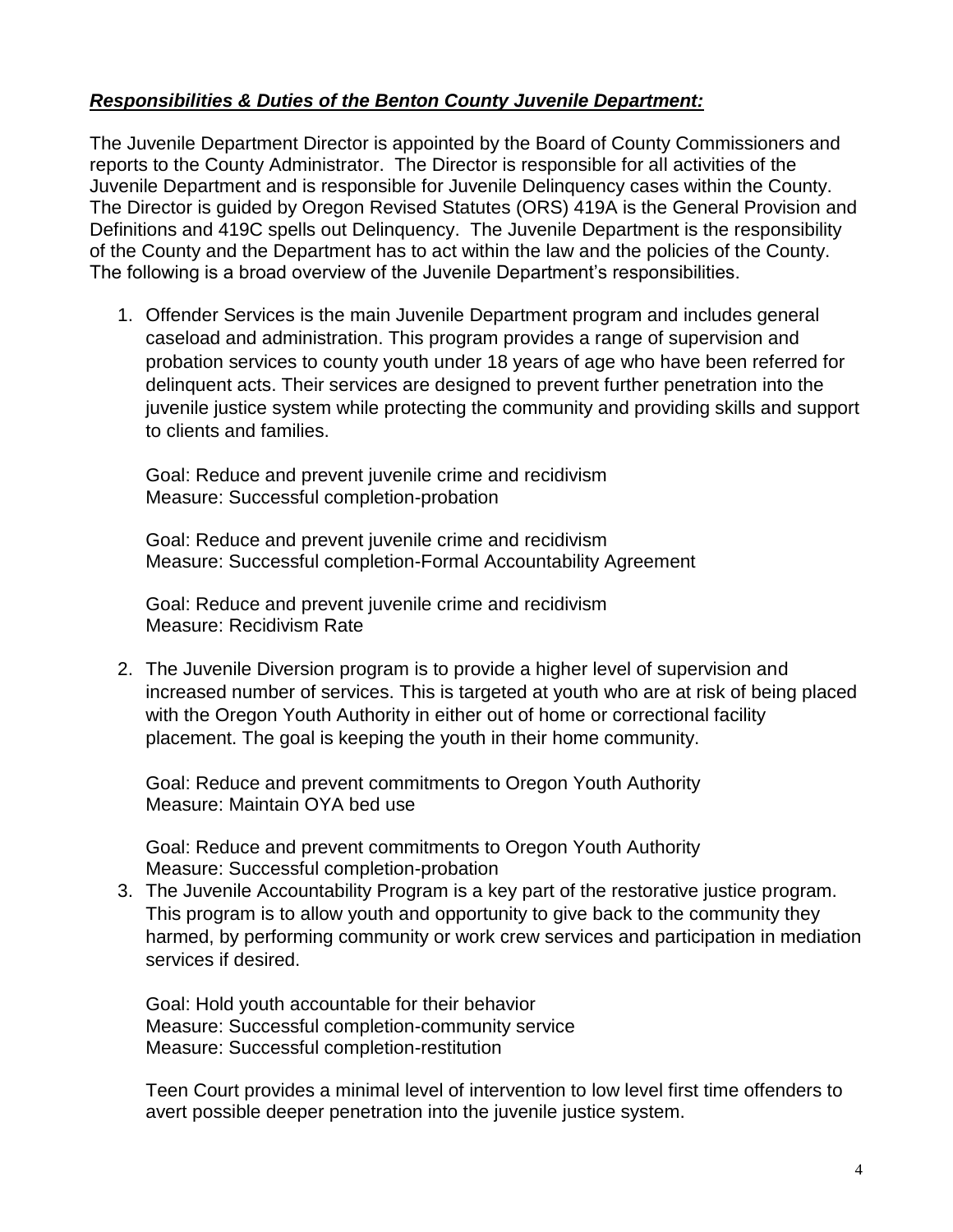Goal: Reduce and prevent juvenile crime and recidivism Measure: Successful completion-Teen Court

4. The Department has always been involved with schools and other community partners, which has led to more Girls' Circle and Boys' Council groups being provided. We introduced an Eighth Grade Transition Program. This has allowed staff to be able to provide more preventative services and programs. This allows time to build stronger relationships with youth and emphasize skill building and positive behavioral change. Below is an example of what the Juvenile Department is engaged in throughout the community.

JUVENILE JUSTICE Juvenile Court Improvement Project, Child Abuse Response Team MENTAL HEALTH Children's Mental Health Coalition, Child and Family Coordinating Committee, System of Care, Mid Valley Suicide Taskforce SCHOOL AND COMMUNITY SAFETY Student Threat Assessment Team, Student Support Team (SST), Boys' Council Girls' Council, and Eighth Grade transition program YOUTH AND FAMILY SUPPORT Youth Services Team (YST), Positive Youth Development Coalition (PYD), Strengthening Rural Families (SRF), and Jackson Street Youth Services (JSYS).

This report represents a very general summary of the Juvenile Department's duties and responsibilities and is not intended to detail the intricacies of the juvenile justice system. Given the dynamic legal nature of the Juvenile Department's duties and responsibilities, ongoing evolution and change may not be reflected in a general summary.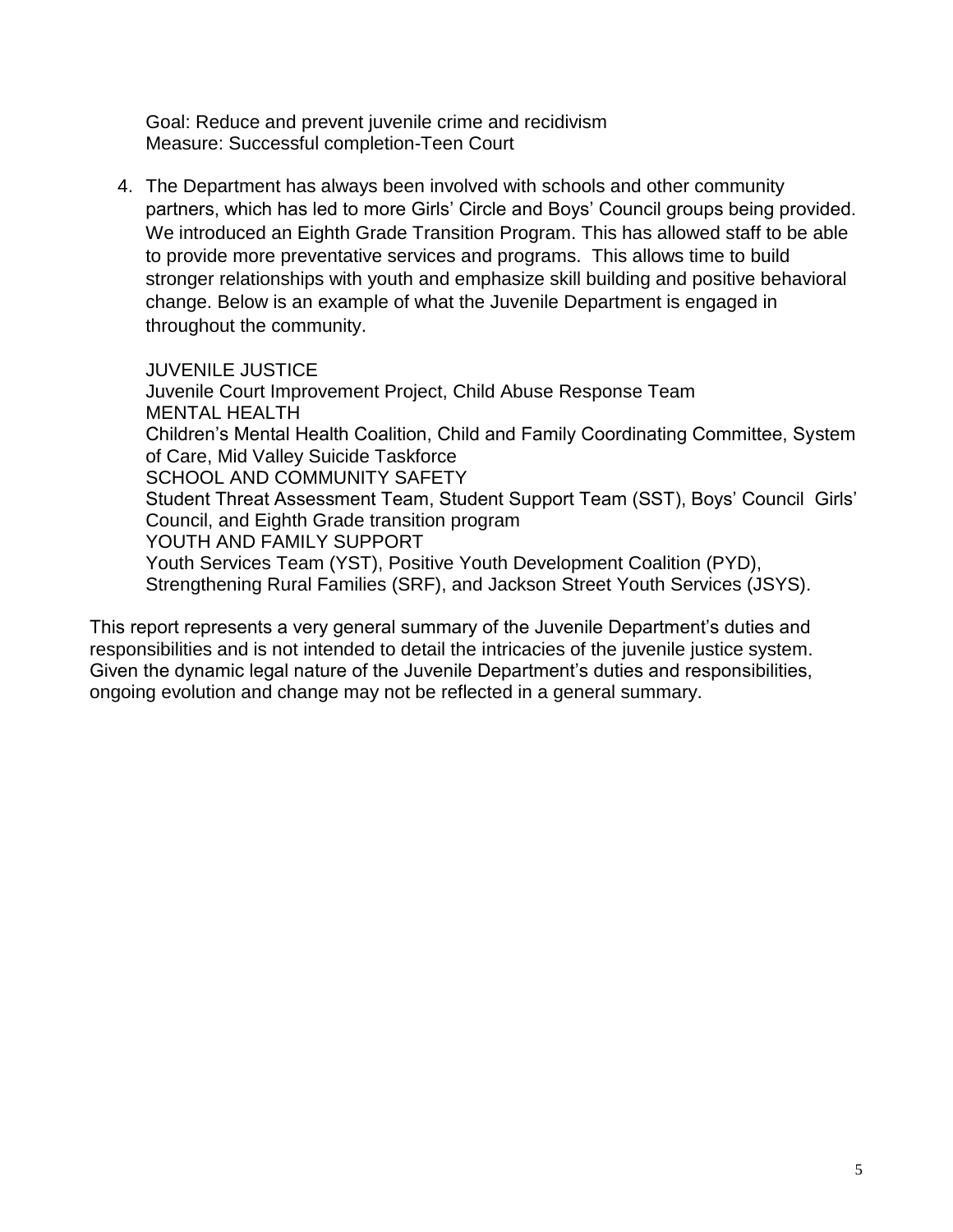# *Responsibilities and Duties of the Benton County Circuit Court:*

The Oregon Judicial Branch is a unified system of state circuit courts (trial courts), appellate courts (Oregon Supreme Court and Oregon Court of Appeals), and the Tax Court, known together as the Oregon Judicial Department (OJD). The Oregon Judicial Department's Mission Statement is as follows; as a separate and independent branch of government, our mission is to provide fair and accessible justice services that protect the rights of individuals, preserve community welfare, and inspire public confidence.

Circuit courts are located in each of Oregon's 36 counties that are organized into 27 judicial districts across Oregon. Benton County is the 21st Judicial District. The Chief Justice of the Supreme Court appoints a presiding judge for a two-year term in each judicial district, who administers, supervises, and distributes the workload within the district. Daily business operations of the circuit courts including personnel, budget and finance, and jury management are managed by the Trial Court Administrator, who is supervised by the presiding judge.

The Benton County Circuit Court is comprised of three judicial officers and twenty-four staff. For the 2017-2019 biennium, the Court had a budget of just over \$4,000,000.

The Oregon Constitution details Circuit Court's authority and jurisdiction. Oregon Constitution, Article VII, Section 1. Courts in which judicial power vested. The Judicial power of the State shall be vested in a Suprume [sic] Court, Circuits [sic] Courts, and County Courts, which shall be Courts of Record having general jurisdiction, to be defined, limited, and regulated by law in accordance with this Constitution.

1. The Presiding Judge is the administrative head of the court. The Presiding Judge has the authority to apportion and otherwise regulate the disposition of the judicial business of the circuit court of the judicial district; and make rules, issue orders and take other action appropriate to that exercise. The presiding judge may assign actions and proceedings pending before a court to other judges of the judicial district for hearing and disposition (ORS 1.171).

2. The trial court administrator for a judicial district has the duties, powers and functions prescribed by law or by rules of the circuit courts in the district. Those include the following statutory duties; keep the seal of the court, and affix it in all cases required by law. Record the proceedings of the court. Maintain the records, files, books and other documents pertaining to the court. File all documents delivered to the trial court administrator in any action or proceeding in the court. Attend the court, administer oaths and receive the verdict of a jury in any action or proceeding therein, in the presence and under the direction of the court. Under the direction of the court enter its orders and judgments. Authenticate, by certificate or transcript, as may be required, the records, files or proceedings of the court, or any document pertaining thereto, and filed with the officer. In the performance of duties pertaining to the court, conform to the direction of the court. A trial court administrator may take and certify the proof and acknowledgment of a conveyance of real property or any other written instrument authorized or required to be proved or acknowledged. A trial court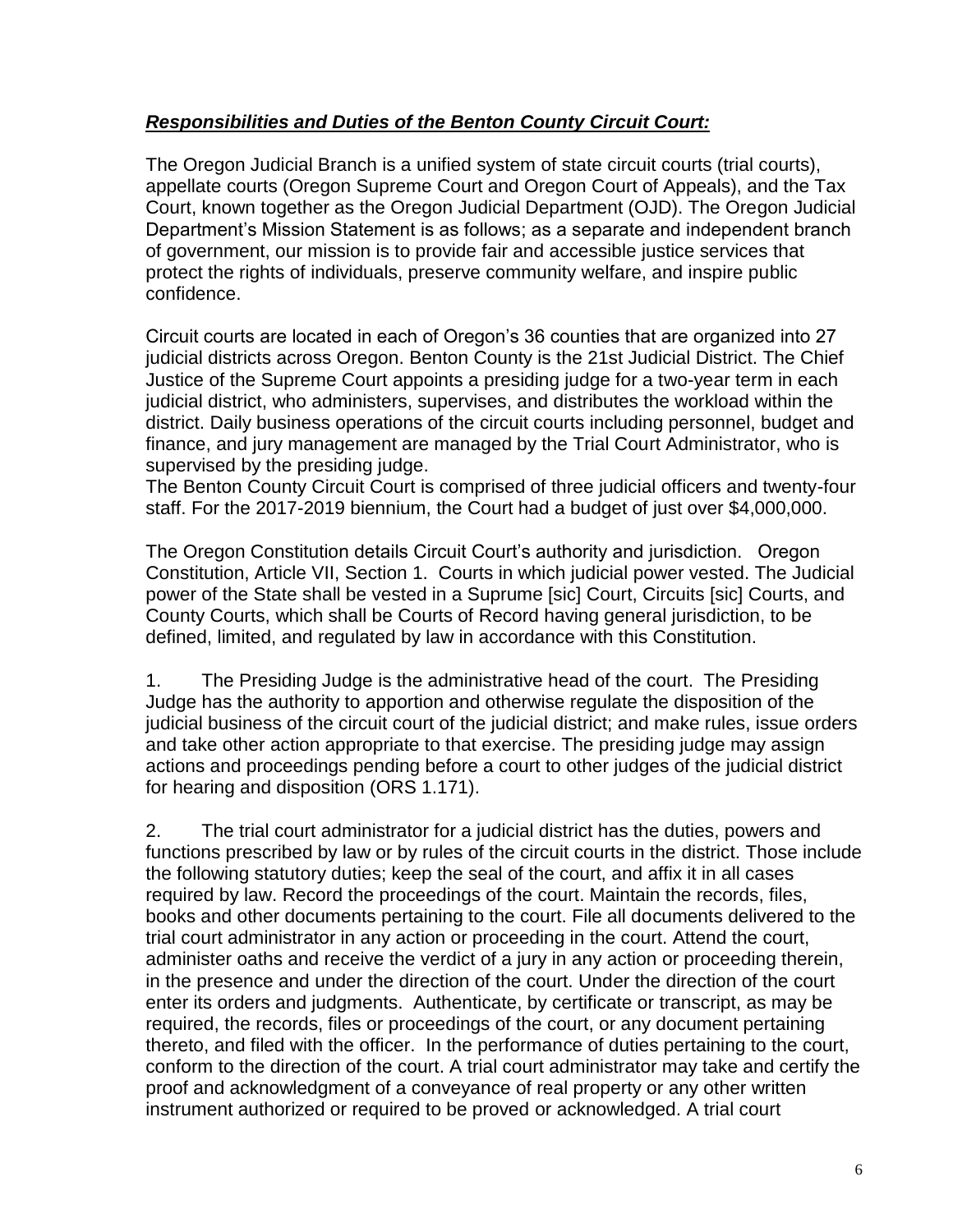administrator may delegate powers of the office of trial court administrator to employees of the trial court administrator (ORS 8.225).

3. The trial court administrator (TCA) reports to the Presiding Judge and has full authority for all aspects of court records and archives; administration of the biennial budget, financial accounting; purchasing; capital asset management; management of information services; and technical aspects of court operations such as accounting, security, case flow management, safety, facilities management, jury, and personnel. The TCA, in conjunction with the Presiding Judge, is responsible for strategic planning, policy implementation, and court operations.

4. Circuit Court judges preside over all aspects of offense cases; violation, misdemeanor and felony cases including death penalty cases. Court hearings can include release hearings, arraignment, motion hearings, settlement hearings, trials and sentencing. Judges set security, make release decisions, issue warrants, oversee the jury selection process, decide on admissibility of evidence, and instruct jurors on applicable law. The judges preside over all aspects of juvenile dependency and delinquency cases, and civil commitment petitions.

5. In addition to their in courtroom work, the judges have administrative assignments. They are responsible for reviewing requests for defaults, letters from parties, stipulated judgments, and many other documents that need a judge's ruling or signature. There is a judge on-call after hours to handle search warrant requests from local law enforcement agencies as well as review of probable cause statements in the Benton County Correctional Facility.

6. Among administrative mandates, The Court is responsible for responding to public records requests. Within 10 days of receiving the request, the Court must complete the response to the public records request or provide a written statement that we are still processing the request and include a reasonable estimated date when we expect to complete the response (ORS Chapter 192). The Court also processes and presides over Motions to Set Aside Arrests and Convictions (ORS 137.225); petitions for relief of sex offender registration and petitions (ORS 163A.120); petitions for relief from prohibition against possessing or purchasing a firearm (ORS 166.275).

7. Due to local court policy decisions, staff monitors defendants who are on bench probation to the court, as well as defendants on DUII and MIP diversion for compliance. Court staff assists self-represented litigants with the paperwork and process to obtain protective orders; Family Abuse Prevention Act, stalking orders, Elder Abuse and Extreme Risk Protection Orders. This staff also assists selfrepresented litigants with dissolution, custody and parenting time paperwork and process. Benton County currently has one specialty court, an adult drug treatment court. Benton County Circuit Court also has a Juvenile Dependency Model Court Team.

8. Circuit Courts in Oregon are courts of general jurisdiction. In addition to the duties and responsibilities above, Circuit Court Judges and Staff in Benton County are responsible for the clerical processing and all judicial functions for small claim and landlord/tenant (FED) case types. Probate, including but not limited to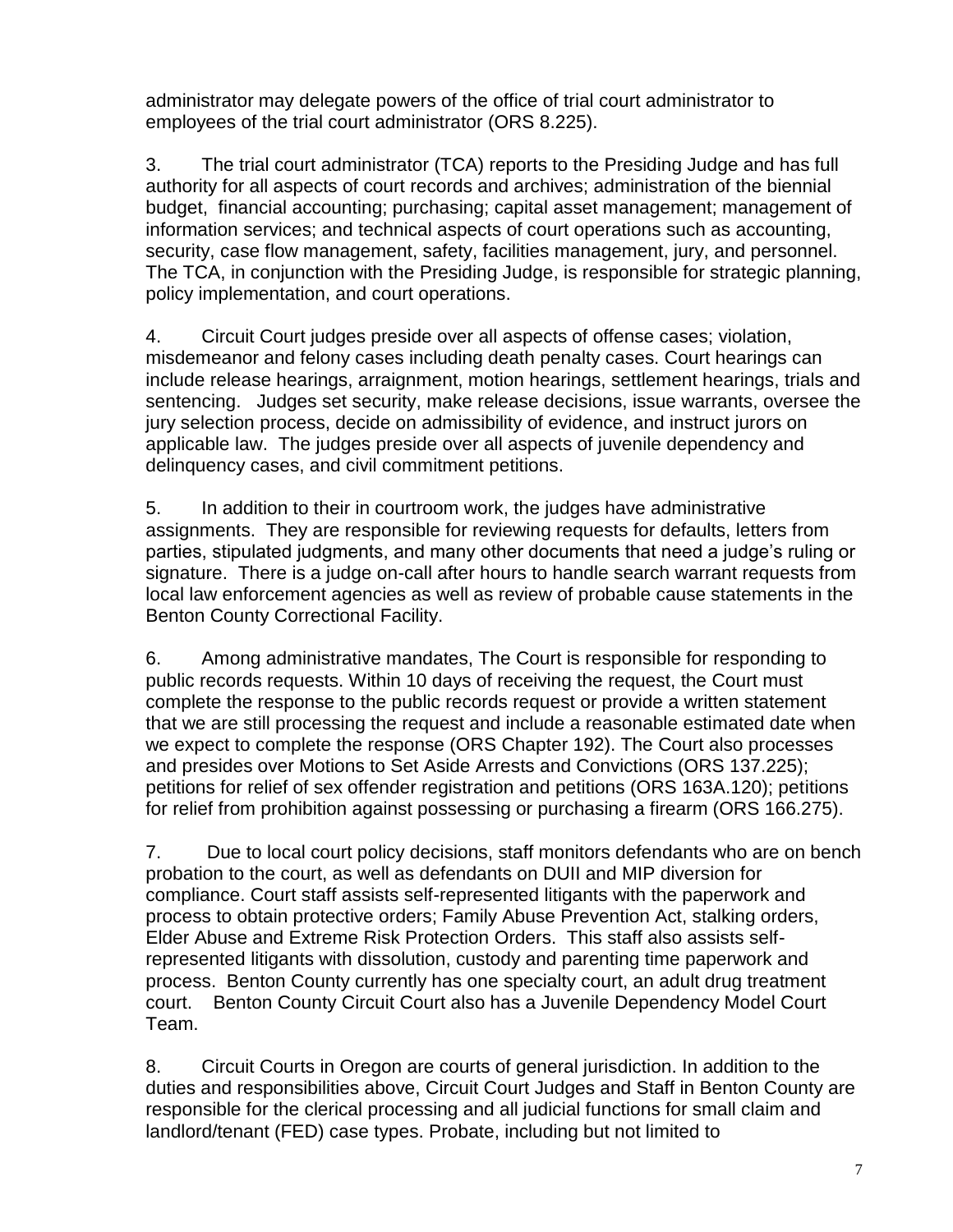conservatorship, guardian, trust and estate cases. Domestic relations, including but not limited to dissolution (divorce), custody, child support, paternity cases and protective orders; for example restraining orders. Civil, including but not limited to tort, contract, malpractice, name and gender change cases.

9. Oregon law or Judicial Department policy has judges and court staff serving on a number of advisory committees either as chairs of the committee or members. Currently judges and staff of the Benton County Circuit Court are members of the following committees: Willamette Criminal Justice Council, Uniform Trial Court Rules, Court Security and Emergency Preparedness Advisory Committee, at the local level, as well as the state level. Also, the Family Law Advisory Committee, at the local level, as well as the state level. The Law and Policy workgroup, the Civil Justice Initiative Task Force and the Custody and Parenting Time Workgroup. Judges are also on Oregon State Bar Committees as well as other local task forces and work groups.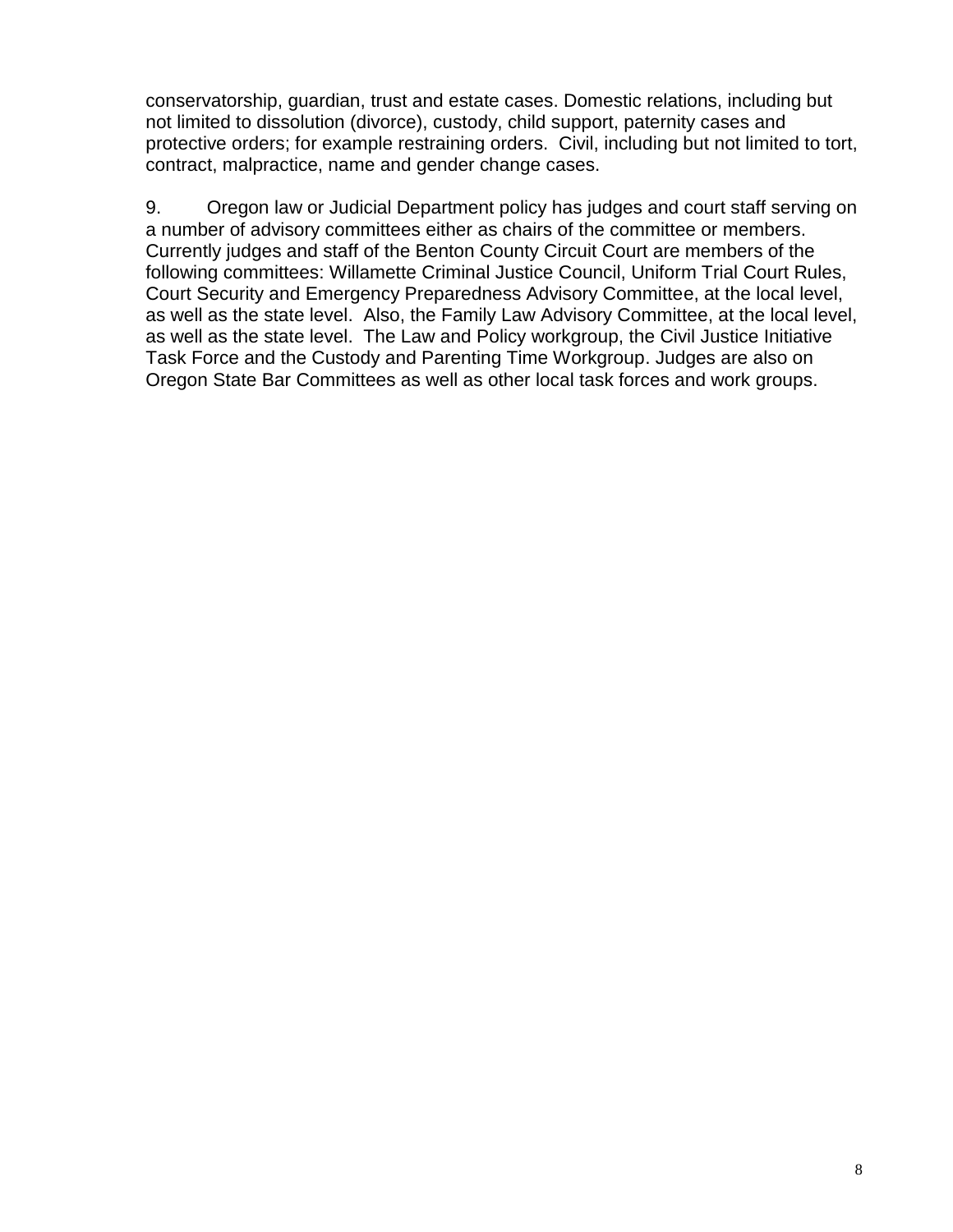# *Responsibilities & Duties of Benton County Law Enforcement Agencies:*

The law enforcement functions in Benton are accomplished by several law enforcement agencies with differing jurisdictional boundaries and responsibilities. The departments derive their legal status as an agency from the Oregon Revised Statutes, section 181.010, which defines a Law enforcement agency as "...county sheriff's, municipal police departments, State Police, and other police officers of this state and other states and law enforcement agencies of the federal government."

The official law enforcement agencies in Benton County are the Benton County Sheriff's Department, the Corvallis Police Department, and the Philomath Police Department.

The official law enforcement agencies in Linn County are the Linn County Sheriff's Department, the Albany Police Department, the Lebanon Police Department, and the Sweet Home Police Department.

The City of Albany is located in both Linn and Benton Counties. As such, the Albany Police Department serves in both counties as the primary law enforcement jurisdiction within the incorporated City limits of Albany.

The Oregon State Police provide general policing services to both counties, and provide contractual policing services on the Oregon State University Campus.

Each agency is overseen by a chief executive officer with responsibility for the overall administration and management of the agency. Sheriff's are elected officials and oversee the county sheriff's departments, the county jails, and each county's emergency management functions. Police Chiefs are typically hired by each jurisdiction's City Manager or City Council, and oversee the municipal law enforcement functions of the respective city.

Generally speaking, each agency has jurisdictional boundaries of operation, but have policing powers statewide. In addition, each agency, based on budget considerations and community needs, provide special services to augment basic policing functions. All law enforcement agencies within Benton County participate in a Cooperative Policing Agreement providing inter-agency services when needed.

The following is a list of functions provided by law enforcement agencies in Linn and Benton counties:

#### Uniformed Patrol Services:

The police patrol function is established to provide a safe environment for the community through enforcement of state law and municipal codes, and by responding to routine and emergency calls for service, 24/7, 365 days a year. Based on community needs, the departments employ officers on overlapping schedules, which vary from standard 8-hour shifts, to 10 and 12 hour shift assignments. Patrol responsibilities include:

- Responding to routine and emergency calls for service
- Responding to traffic accidents and traffic related problems
- Enforcing criminal laws
- Enforcing traffic laws
- Enforcing municipal codes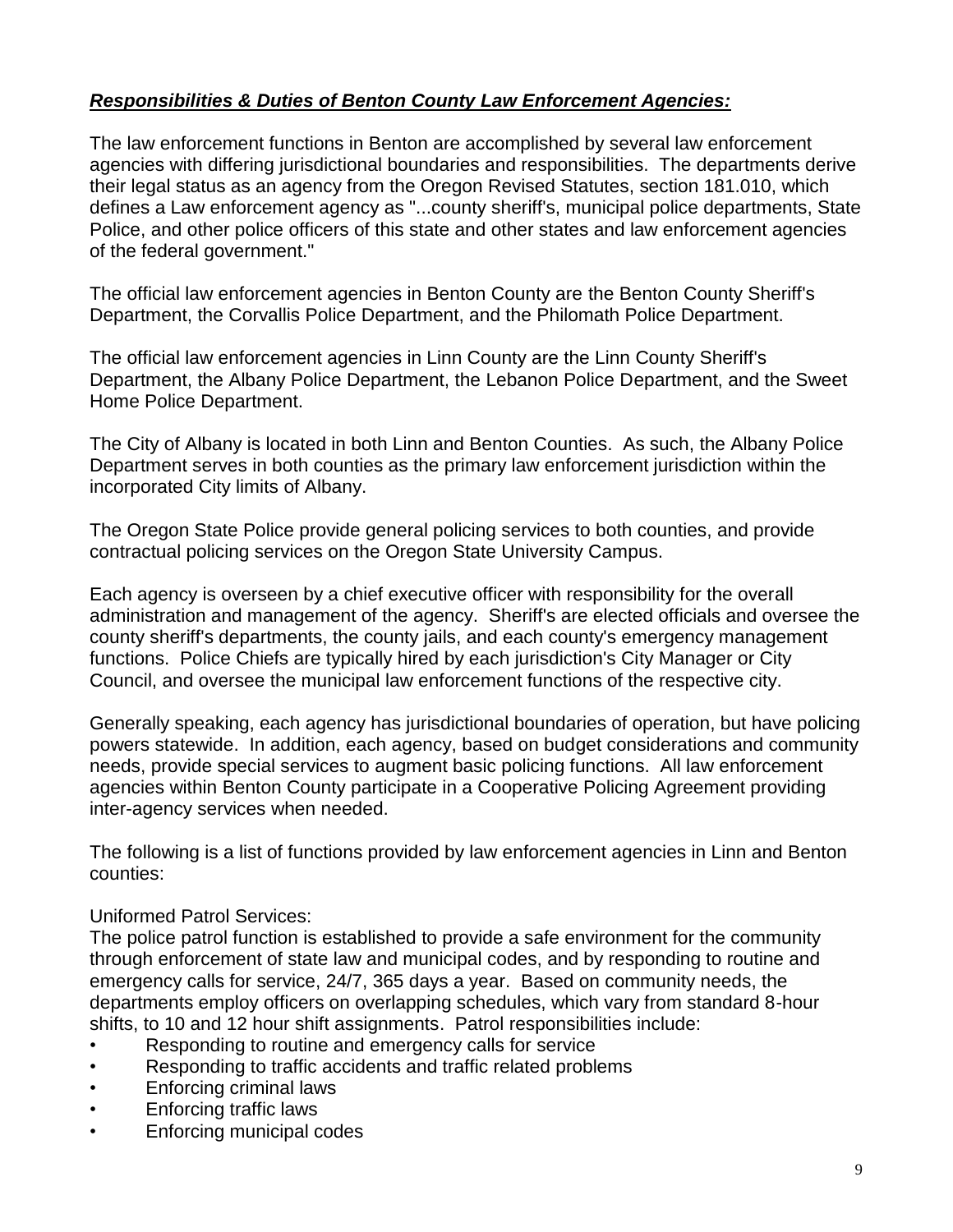- Enforcing parking laws
- Patrolling neighborhoods and business areas to prevent crime
- Working with community members to identify and understand problems and issues in specific areas
- Documenting criminal activity in police reports
- Sharing vital criminal and safety information with other police agencies
- Investigating criminal activity and conduct
- Collecting evidence and crime scene information
- Making arrests and assisting the District Attorney in prosecuting criminals
- Educating the public to help community members lead a safe life

### Investigative Services:

Detectives in Linn and Benton Counties are charged with the follow-up and investigation of crimes reported to each law enforcement agency. Detectives require specialized and advanced training to prepare them for various investigative requirements. Detectives need specialized training and experience to investigate complex criminal conduct, and work closely with prosecutors to solve crimes and convict criminals. Additional training is needed to conduct investigations involving computer crimes, sexual offenses, homicides and deaths, and child abuse. Investigation responsibilities include:

- Conducting interviews of victims, witnesses and suspects
- Gathering and collecting evidence at crime scenes
- Forensic Investigations / Electronic equipment investigations
- Preparing and writing affidavits, search warrants and complex investigative reports
- Establishing strategies to investigate crimes
- Evaluating previously collected evidence to ascertain leads
- Sharing and exchanging intelligence and information with other investigators and agencies
- Working closely with prosecutors to solve crimes and prepare cases for prosecution
- Briefing patrol officers regarding criminal activity and investigative unit need

### Administrative Services:

Each law enforcement agency in Linn and Benton County have an administrative structure to manage and oversee the day to day operations of the agency. Those functions, overseen by the chief executive, include the following:

- Policy and procedure administration
- Daily management of patrol and investigative personnel
- Budget establishment and management
- Purchasing and procurement of equipment, supplies and services
- Hiring and training of personnel
- Records and property management
- Interagency relationships and cooperation
- Community relations

### Accreditation:

All three law enforcement agencies participate in accreditation programs. The Corvallis Police Department is accredited by the Commission on Law Enforcement Accreditation (CALEA) and the Benton County Sheriff's Department and the Philomath Police Department are accredited by the Oregon Accreditation Alliance (OAA).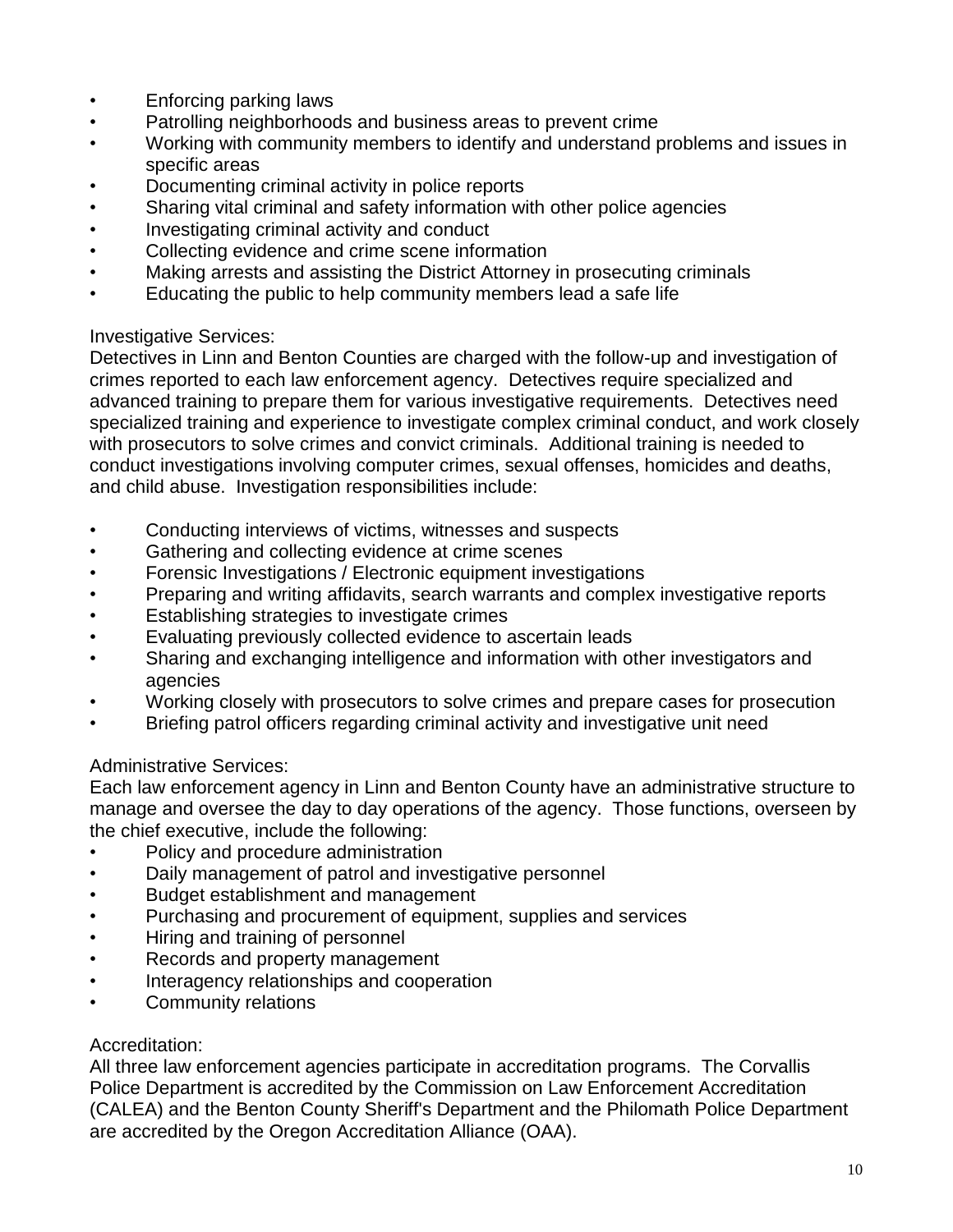Accreditation programs support and endorse the continued improvement and professionalism of law enforcement agencies by establishing professional standards of accountability, management and operations. The agencies are required to comply with a comprehensive set of written standards and document compliance with these standards on a yearly, and 3-year rotational basis. The standards are designed to increase law enforcement capabilities to reduce crime, increase effectiveness and efficiency, and provide a transparent examination of each agency to improve community confidence and cooperation.

Each agency participates in a variety of accreditation functions including self assessments, regular review of policy and procedures, and on-site inspections, reviews and audits. The accreditation agency then produces a report for the agency identifying if certification goals were met and if improvement is needed in a particular category.

# Training:

Police officers, investigative personnel, and police administrators are required to attend standard and advanced training based on legislatively approved guidelines administered by the Oregon Department of Public Safety Standards and Training (DPSST). Upon hire, new police officers are required to attend the DPSST certified police academy for 16 weeks, and participate in patrol training for a period of 18 months before working independently. After initial police training and certification, each officer must complete yearly certification requirements, and are required to attend specific training on a 3-year revolving basis.

The required trainings includes:

- First aid and CPR every year (officers must be certified at all times)
- Ethics training
- Use of force
- Leadership
- 84 hours of general and other associated training.

In addition to DPSST requirements, there are additional requirements outlined in the Oregon Revised Statutes, and additional advanced and professional competency training required or recommended by Federal Law, OSHA, and both Accreditation organizations. For instance, all agencies in the area have yearly required training in subjects including Diversity and Inclusion and jail safety and security.

### Records:

Each agency is required by state law to manage, store, and archive important law enforcement and investigative records. The agencies employ specially trained staff to serve the community and staff with information regarding police reports and other police records. Records staff provide front counter public reception, report review, report control, release of public information, records maintenance, data entry and records retrieval. The Records Unit controls the availability and confidentiality of all reports and records and maintains and distributes copies of records to authorized persons/agencies.

# Dispatch:

The City of Corvallis Police Department operates the Corvallis Regional Communications Center which provides emergency call answering (E 9-1-1) and dispatch services for all Benton County emergency service providers. The center is managed by the Corvallis Police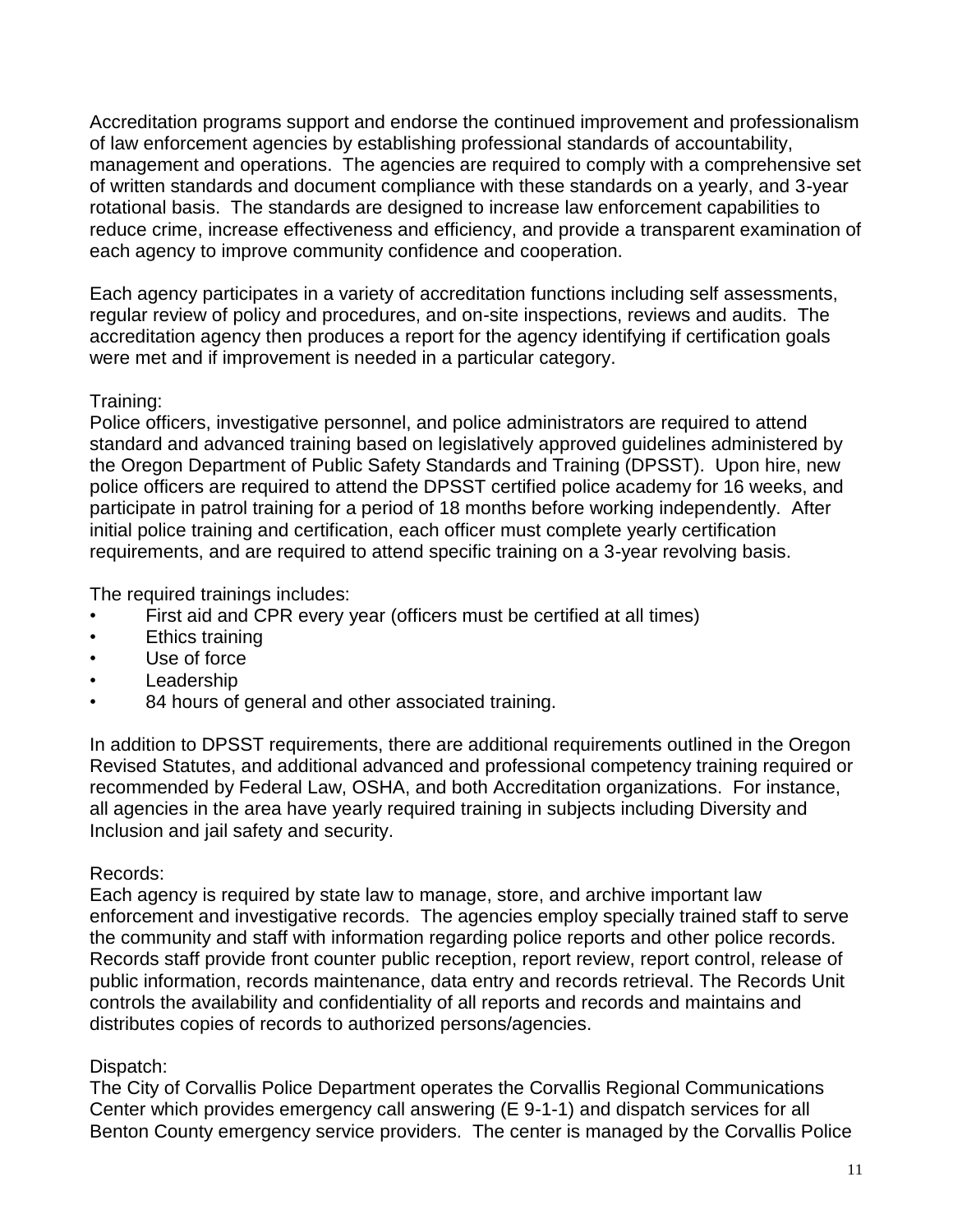Department, and overseen by a 911 User Board comprised of members from all Police and Fire Departments in Benton County.

The CRCC operates 24 hours a day, seven days a week and is staffed by 17 full time dispatcher positions. CRCC staff are state certified Tele-communicators, which includes Emergency Medical Dispatch certification. Dispatchers are trained to provide emergency medical pre-arrival instructions to callers which assists in life saving measures.

OSU Department of Public Safety dispatch operates 24 hours a day, seven days a week and is staffed by 7 full-time dispatcher positions. OSU Department of Public Safety dispatch staff are state certified Tele-communicators, as they operate as a secondary Public Safety Advisory Point, receiving 911 calls from CRCC if they are reported to be on OSU's jurisdiction, as well a direct calls for emergency from campus users. OSU Department of Public Safety dispatch is managed by the OSU Chief of Public Safety.

#### K-9 Programs:

All agencies in the region have official K-9 programs. The Corvallis Police and the Benton County Sheriff's Department's both have traditional K-9 patrol and narcotics detection programs that focus on locating and apprehending suspects, searching buildings and vehicles, tracking fleeing criminals or escapees, and providing security at public events. In addition, some of the programs focus specifically on locating narcotics during vehicle stops and during pre-planned search warrant operations.

The Philomath Police Department K-9 program is a "Therapy K-9" program designed to provide comfort and companionship for crime victims and children during stressful police encounters. The department allows the K-9 officer to be present during interviews and victim and witness interactions to reduce anxiety and stress for both the victims and the officers.

### Evidence:

Collection, storage and maintenance of evidence is a critical function for all law enforcement agencies. Corvallis PD and the Benton County Sheriff's Department share the evidence storage program at the Law Enforcement Center. The department's employ 1.5 full-time evidence technicians that manage the facility, and ensure that all evidence is packaged, stored, and tracked based on strict standards set forth by the Oregon State Police Crime Laboratory. The Philomath Police Department manages their own evidence program that mirrors the Corvallis PD and BCSO program for consistency and seamless transfer between agencies and the Benton County Court system.

### Reserves & Cadet Program:

Volunteering as a reserve officer or a reserve deputy is a unique way for a community members to contribute to our community. Each agency host similar reserve programs that encourage qualified individuals to become fully sworn reserve officers. The Oregon Department of Public Safety Standards and Training (DPSST) and Oregon State Law recognizes trained volunteer reserves as fully commissioned peace officers under the direct supervision of a trained police officer. Therefore, reserve officers, depending on several certification levels, must participate and complete an exacting selection, training and assessment process that regular officers and deputies meet.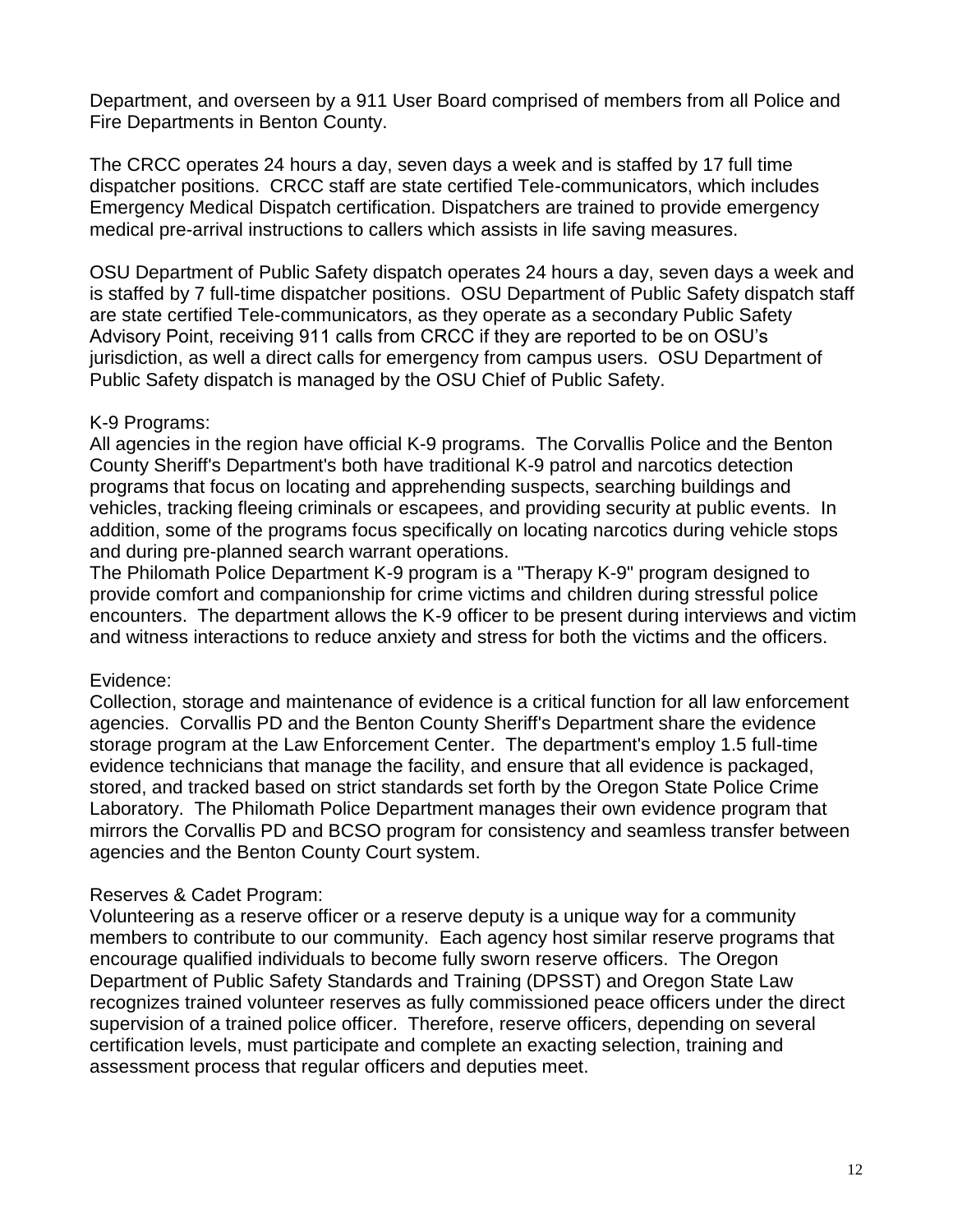The Corvallis Police Department maintains a Police Cadet unit comprised of citizen volunteers (ages 15 -20) to enhance the police-community partnership and provide auxiliary resources in support of policing activities. The program is designed to provide an introduction to law enforcement to those interested in pursuing a career in this rewarding profession. Cadets who desire to continue in the law enforcement profession are encouraged to apply with the Department once they turn 21. The Cadet Program broadens the capabilities of the Police Department in handling community policing functions, community events, unusual events, natural disasters, and other emergencies.

#### Forest Patrol:

The Benton County Sheriff's Office Forest Patrol program provides law enforcement services on both public and private forest lands throughout Benton County. The program began in 1993 through a cooperative effort with the Federal government and local private forestry companies who all shared the same goal: to suppress criminal activity and promote safety and security for visitors to the public and privately-owned forest areas within Benton County.

#### Criminal Activity in Our Forests:

The Forest Patrol Deputy regularly patrols the forests in four-wheel-drive vehicles, ATV's, and on foot as necessary. The Deputy is on the lookout for criminal activity pertaining to trespass, firearms, hazards during fire seasons, illegal four-wheel-drive off-road activity, illegal garbage dumping, and drug activity.

Other issues include the theft of forest products including firewood, mushrooms, salal, bear grass, Oregon Grape, fern, and moss. Although individuals may obtain permits to harvest some of these items, offenders over-harvest or harvest in unauthorized areas.

### Marine Patrol:

Marine Deputies are on our local waterways from May through September each year helping to keep you safe. They receive special training in boat operation, boating laws, detecting boaters under the influence of intoxicants, and swift water rescue and recovery.

Marine Deputies have a number of responsibilities, including:

- Checking to make sure boaters have approved safety flotation devices (life jackets) and safety signaling devices.
- Ensuring boats are properly equipped with required safety equipment.
- Providing search and rescue on the water.
- When necessary, issuing citations or making arrests for criminal activity.

Marine Deputies are not responsible for fish and game violations which are the jurisdiction of the Oregon State Police. Areas of Operation include the Willamette River from Buena Vista south to Harrisburg. The Santiam River is covered from the Willamette River to the town of Jefferson. The Mary's, Long Tom, and the Alsea Rivers also fall under our marine jurisdiction. The marine patrol season is generally May 1st through October 1st each year, but varies slightly from year to year. If needed for specific situations, the marine patrol may be activated during the winter months as well.

### Emergency Management/Search & Rescue:

The Emergency Services Division plans and directs emergency procedures to protect citizens from natural and human-caused disasters. We work on preparedness for emergencies including emergency response training and exercises and maintaining an Emergency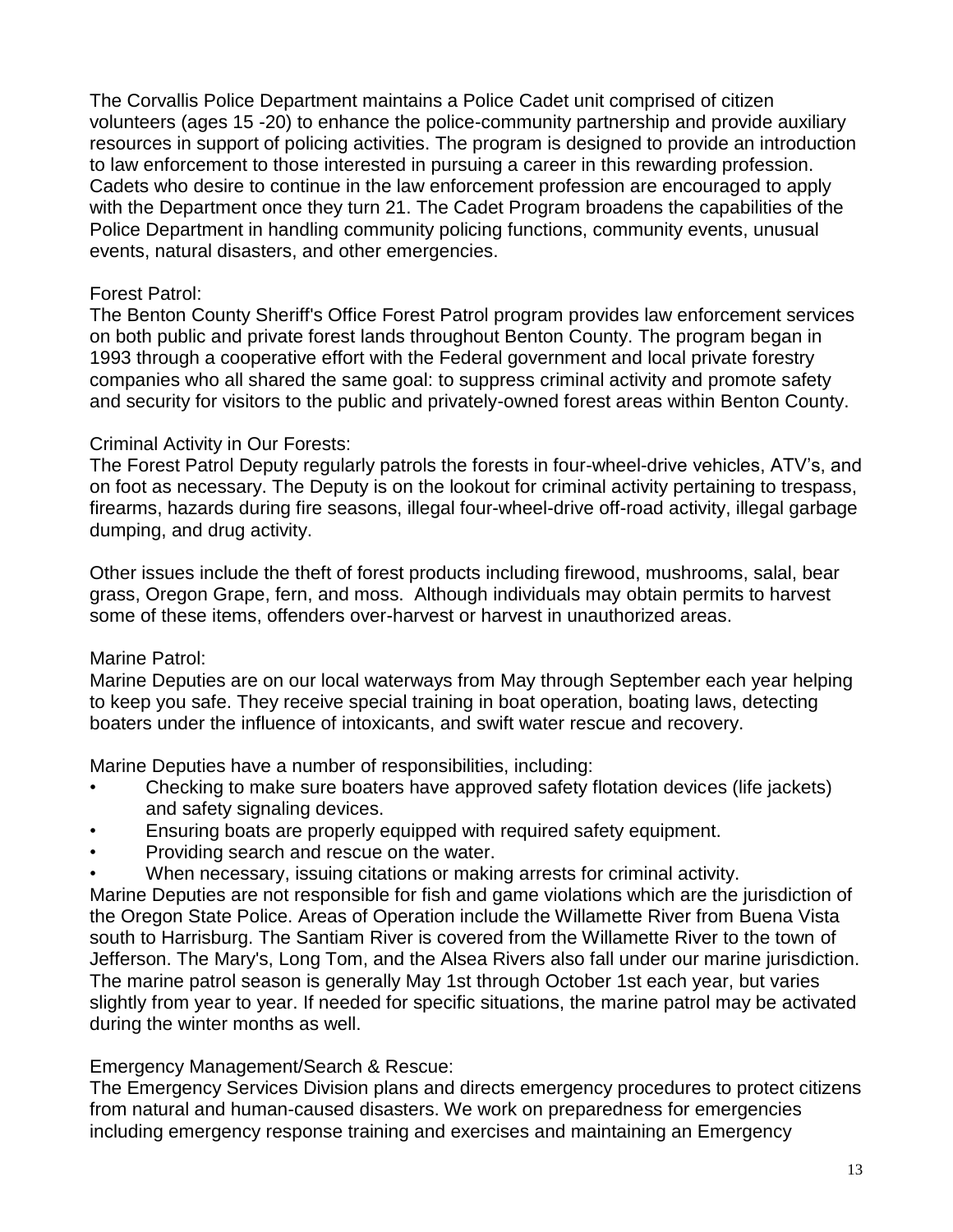Communications Center where response agencies coordinate actions and allocate resources in an emergency.

This office also develops plans concerning four major areas:

- Mitigation
- Preparedness
- Response
- **Recovery**

Our goal is to limit Benton County's exposure to emergencies and disasters while managing them when they do occur. Our office functions as an administrator and facilitator of the efforts in an emergency or disaster situation

#### School Resource Officers:

The Corvallis Police Department has one School Resource Officer (SRO), funded through a local operating levy and acts as a liaison between the Corvallis 509J School District and the police department. The SRO provides intervention services, education and enforcement within schools and at school functions. The SRO provides these services at two high schools and three middle schools.

#### Street Crimes Program:

The Corvallis Police Department and the Benton County Sheriffs collaboratively operate a joint Street Crimes Unit (SCU) focusing on reducing street level drug sale and possession, assaults and person crimes, thefts from vehicles, theft, vandalism/criminal mischief and provide education to the community on crime prevention. The overall emphasis is to reduce the impact of street level crime call-load on patrol shifts and detective and enhance community livability and overall community safety. The SCU will additional work with the DEA on large narcotics investigations.

#### Animal Control:

Corvallis Police has a .5 FTE who provides Animal Control services. The Animal Control Officer is primarily responsible for handling all animal-related calls for service, including animal abuse and cruelty investigations, neighborhood animal disputes, barking dogs, abandoned dogs, and enforcement of the City's Animal Control Ordinances. This employee will take about 600 calls for service annually.

#### Parking Enforcement:

The Corvallis Police Department has 2.75 FTE Parking Enforcement Officers, who manage parking operations consistent with State laws, City policy, and City ordinance, ensuring equitable application of parking regulations. In addition to maintain parking space availability and promoting parking space turnover, personnel also provide educational presentations to local businesses and organizations. Parking concentrate their efforts on meters, residential and downtown parking districts, handicapped parking enforcement and abandoned auto's throughout the City.

### Traffic Unit:

Corvallis Police have 2 FTE motorcycle Officers who service as the Traffic Unit. The primary purpose of the Traffic Unit is to minimize injury and property damage crashes by promoting a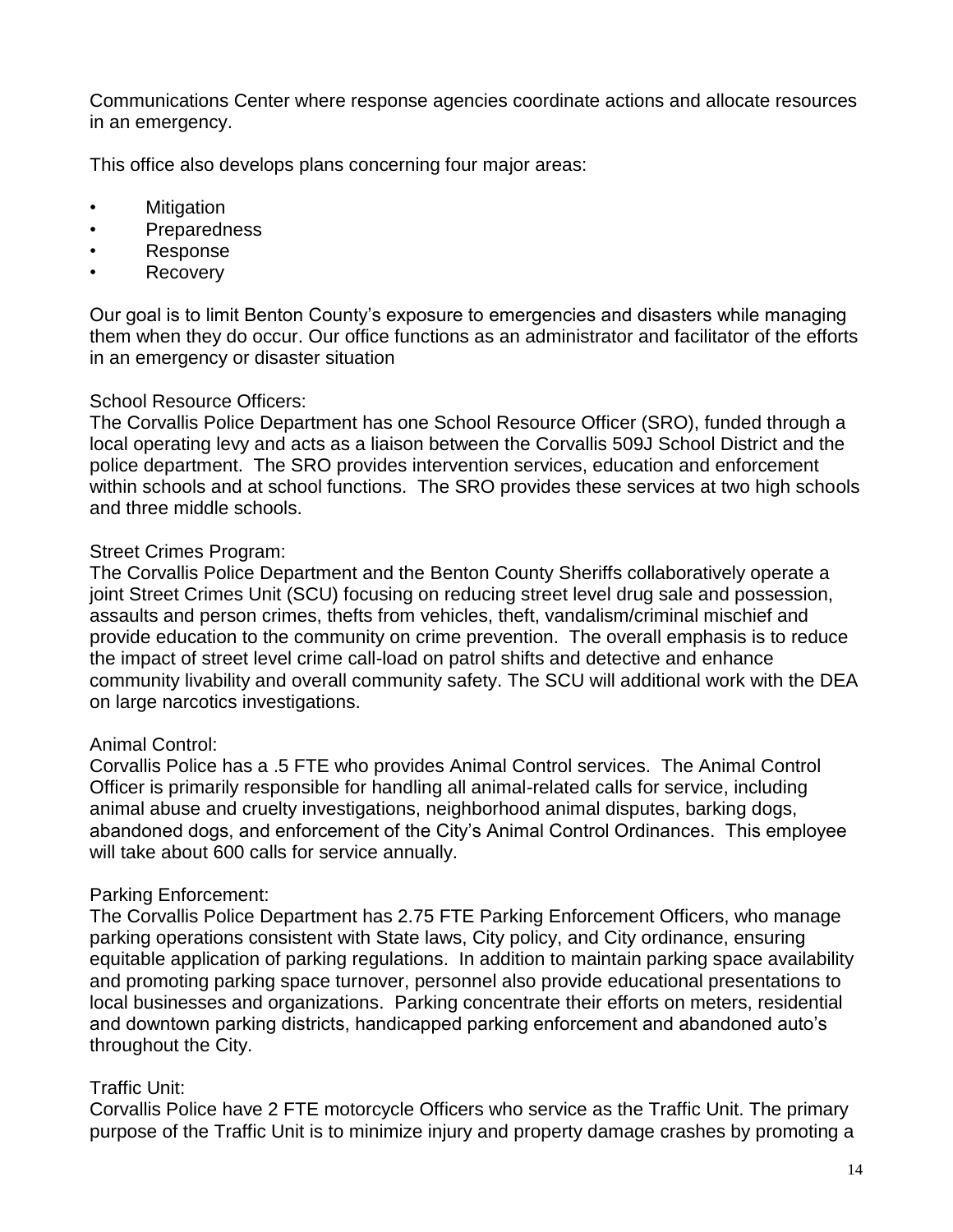safe and orderly flow of pedestrian, bicycle and motor vehicle traffic. The Traffic Unit is also responsible for meeting the goals of the annual Traffic Safety Management Plan, with prioritized enforcement at the top ten traffic crash locations, neighborhood citizen's radar, neighborhood speed watch, safe school commute enforcement, and neighborhood traffic complaint enforcement. Traffic officers provide traffic safety education presentations to the local schools and provide a significant portion of the traffic control services to Oregon State University during athletic events.

#### Volunteer Police Auxiliary:

The Corvallis Police Auxiliary constitutes the Department's adult volunteer program and provides crime prevention services previously performed by paid department staff. The following is a list of some volunteer activities:

• Public Safety Education: Deliver public safety education to businesses, neighborhoods, community organizations, citizen groups and governmental agencies.

• Neighborhood Crime Prevention and Awareness: Develop and maintain the Neighborhood Watch Program focused on keeping residents aware of criminal issues and trends. They also organize the local National Night Out event, a national campaign for establishing and maintaining Neighborhood Watch Programs.

• Business Crime Prevention and Awareness: Develop and maintain the Business Watch Program focused on keeping local businesses apprised of current business-related criminal activity (thefts, shoplifts and fraud).

• Public Relations: Develop and conduct the Citizen's Academy Program "Cops-and-Robbers 101", staff information booths at local community events such as Fall Festival and the Benton County Fair.

• Found and Abandoned Bicycles: Locate and collect bicycles reported found and/or abandoned throughout the City and submit them to the evidence compound for follow-up or disposal.

### Oregon State Police:

The Oregon State Police's (OSP) vision is to provide premier public safety services. OSP serves the State of Oregon with a diverse workforce dedicated to the protection of people, property, and natural resources. OSP is a statewide service agency with three regions (Northwest, Southwest, and East). OSP's services include the following:

- Patrol Division
- Fish and Wildlife Division
- Criminal Investigation Division
- Forensics Division
- Oregon State Fire Marshal
- Oregon State Police Dispatch Center
- Gaming Enforcement
- Lottery Security Section
- Oregon State Athletic Commission
- Medical Examiner Services
- Criminal Justice Information Services
- Oregon Statewide School Safety Tip Line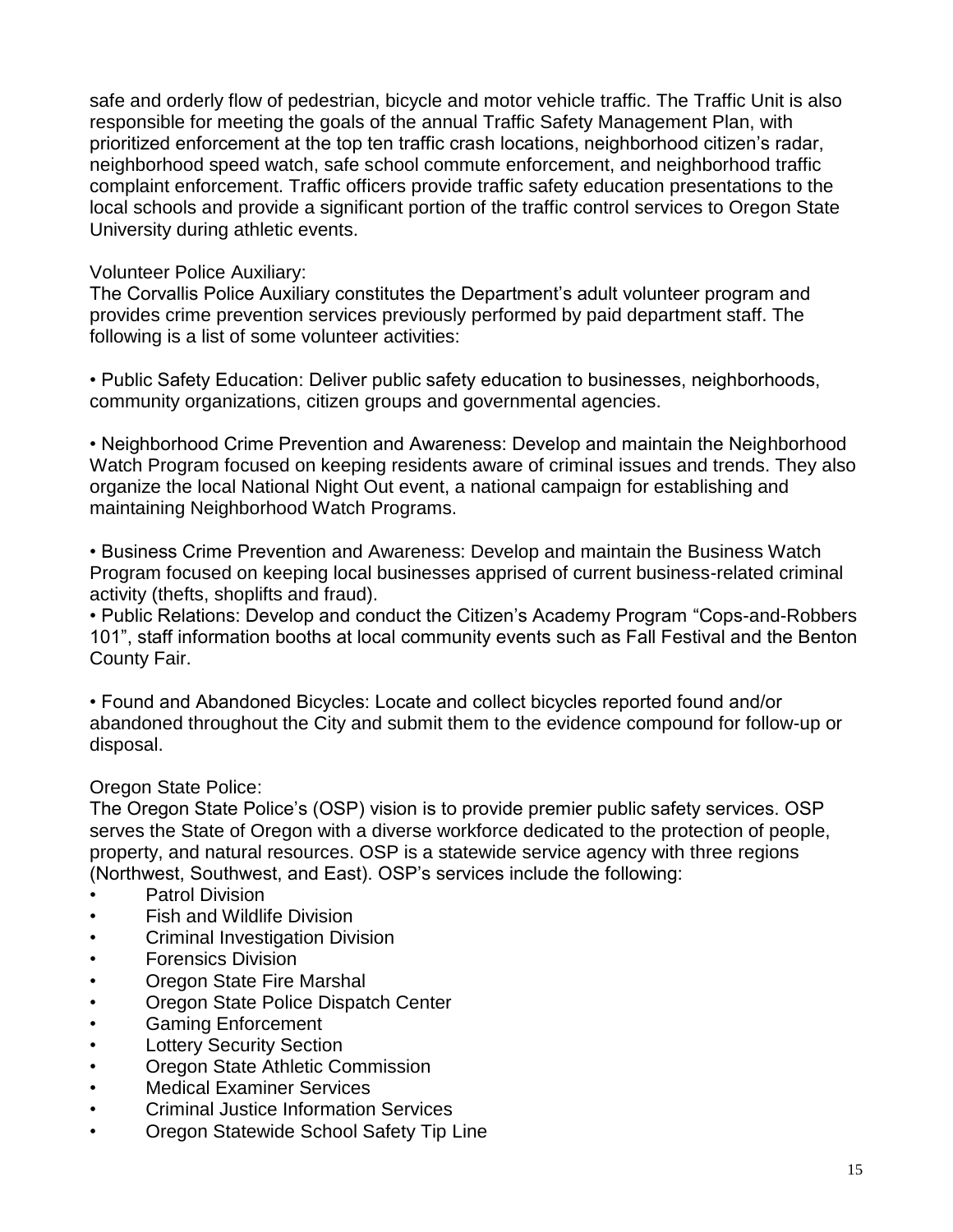- Office of Professional Standards
- Training and Sworn Recruiting Section To further explain the mission of the OSP is further view their key performance measures (KPMs). The organization's KPMs include the following:
- Transportation safety (Patrol Division)
- Traffic incident management (Patrol Division)
- Criminal apprehension/detection (Patrol Division)
- Angler and hunter contacts (Fish and Wildlife Division)
- Illegal harvest (Fish and Wildlife Division)
- Crime reduction percent of major crime team call-outs resolved within 12 months of call-outs (Criminal Division)
- Crime reduction number of dismantled or disrupted drug trafficking organizations (Criminal Division)
- Forensic analysis (Forensics Division)
- Identification services turn-around time (Criminal Justice Information Services)
- Property protection (Office of the State Fire Marshal)
- Residential fire death rate (Office of the State Fire Marshal)
- Customer satisfaction

#### Crime Analysis:

The Crime Analyst provides a single coordinated effort to the City of Corvallis Police Department and the Benton County Sheriff's Office. The crime analyst's primary responsibilities include providing a variety of professional, analytical, and administrative assistance, including preparing and developing statistical interpretation and presenting reports. The analyst maps crime trends, analyzes specific crime elements involved in the trends, and produces detailed reports supporting comprehensive tactical action planning. Such action plans are focused on preventing further criminal activity and suppressing crime through education and enforcement.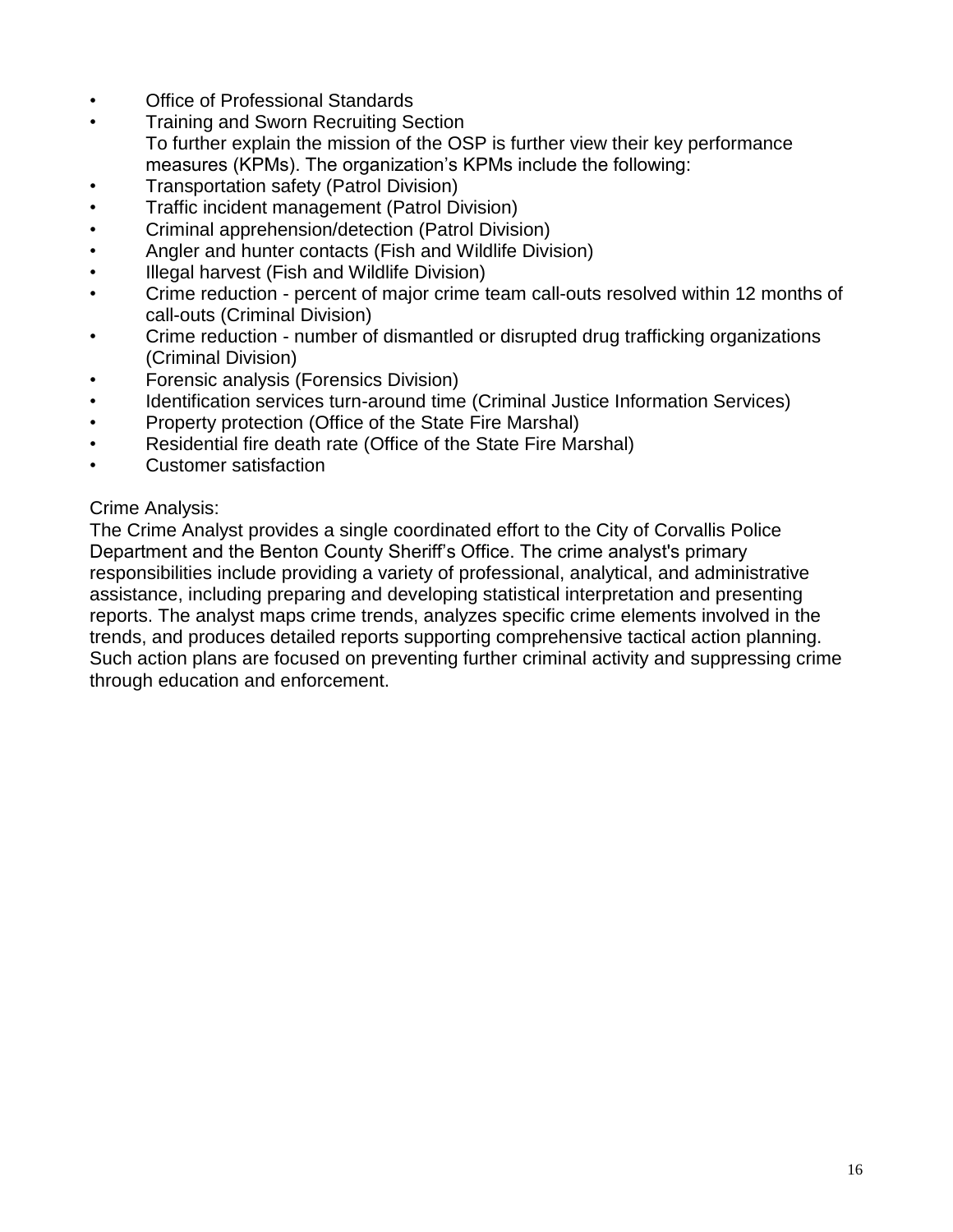# *Responsibilities & Duties of The Benton County Jail:*

Basic Jail Information:

Originally built in 1976 to replace the existing jail at the time, which had been used since 1929. Our current jail was built to house 27 inmates and to last for about 10 years until a "regional" jail was built. The regional jail never came to be. Status of the jail:

• Double bunking created the ability to house up to 40 inmates if the makeup of the inmate classifications work out right.

• Two Hard Holding cells / Two booking waiting rooms. These are the only intake cells that the jail has, which are also utilized for suicide watch, detoxing, isolation cells, combative, etc.

• The jail houses both male and female offenders; sentenced and pretrial

• The only jail in Benton County and is utilized by Benton County Sheriff's Office, Corvallis Police Dept., Philomath Police Dept., Albany Police Dept. and Oregon State Police

#### Facility Closures:

When the jails two holding cells and two waiting cells are full, we are unable to accept new incoming arrestees. Because of such situations, the jail was closed 29 times during 2017 for a total of 140 hours. During jail closures, arresting agencies have to deal with waiting for long periods in order to get the arrestee booked or they can choose to cite the individual and give them a court date. This is dependent on whether or not a citation is appropriate for the charges that are being brought.

### Top Priority:

To protect the public by housing offenders in a safe and secure manner, keeping safety and security of the jail, its occupants and staff in mind at all times.

### Jail Structure:

1 Captain, 1 Lieutenant, 5 Sergeants, 14 Sworn Deputies,1 Office Specialist, 1 Nurse, 1 On Call Doctor, On Call Temp Hires as supplemental staff, 2 Private Armed Security Officers who are overseen by the Jail provide Court Security.

### Daily Operations:

Operating a jail requires attention to many different facets almost in comparison to running a small city. ORS 169.077 dictates standards for jails that must be followed. Below is a sampling of what staff are responsible for on a daily basis.

1. Maintain 24-hour supervision when persons are confined. Visual in person inspections of each person confined must be completed at least once each hour.

a. Inmates who are housed in Holding or Waiting must be personally visually inspected every 15 minutes

b. Alternating dayroom time or time out of their cells for all inmates dependent on security levels

2. Ensure that confined prisoners are fed daily at least three nutritionally adequate meals at regular times, one of which has to be a hot meal.

3. Provide each inmate the opportunity to shower daily and attend to basic hygiene needs as well as provide clean clothes twice weekly and clean bedding once a week.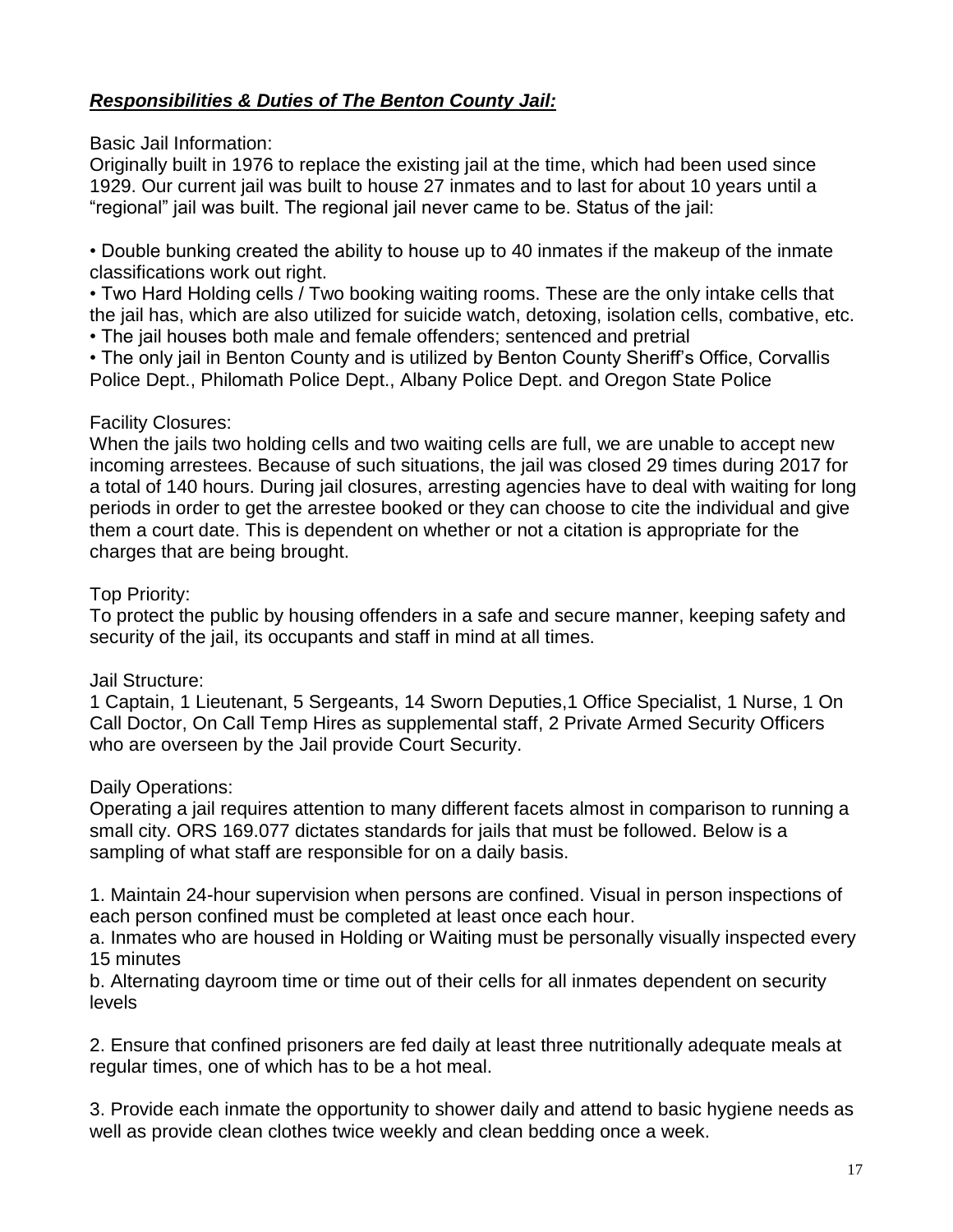- 4. Process each new arrestee through intake including but not limited to:
	- a. Data entry of personal information, charges, medical screening, etc.
	- b. Fingerprinting and Photo
	- c. Property inventory and Storage
	- d. Inmate trust accounting
	- e. Consulate notification (if warranted)
	- f. Victim Notification upon release (if applicable)
	- g. Entry of No Contact Orders into LEDS (if applicable)
	- h. Release Agreements / Court Dates
	- i. Processing Bail

5. Extraditions – In the event that there is an individual arrested in another state on our warrant, the jail is responsible for getting approval through the Governor's Office to extradite that person back to Benton County. A significant amount of time is spent on determining the cost of getting the person back to Oregon. That information is then submitted for approval. If approved, then arrangements are made to have the person transported back to Oregon to Benton County Jail.

6. PC Affidavits – Weekends and holidays require that we scan and email all PC Affidavits to the on-call judge for approval or denial. The judge will then call in to make the determination of whether to hold the individual or not.

7. Advice of Rights / Arraignment

a. Each new arrest must be provided their Advice of Rights prior to going to Arraignments. Arraignments take place daily M-F afternoons and each new arrestee must be arraigned in front of a judge.

b. Update database on a daily basis after court with new information concerning bail, future court dates, restrictions, NCO's etc.

8. Orientation / Classification – each inmate must complete orientation and classification in order to determine their security level and privileges. The jail currently has two Sgt's who are in charge of classification and reviews.

9. Inmate Commissary – available for inmates to purchase items with their own money. Assigned deputies maintain inventory, orders and distribution.

10. Grievances – Inmate grievances are dealt with in a very systematic way and we are usually able to resolve them within a few days of them being filed. Grievances most commonly consist of complaints about privileges, medical and classification.

11. Visitation – Screen, schedule and maintain social visiting as well as professional visitation.

12. Transports – Transports to our contract beds as well as other transports are conducted a minimum of 3 days a week but usually take place more frequently than that. We also assist with Juvenile transports when needed as well as transporting inmates to the Department of Corrections if they have been sentenced to Prison.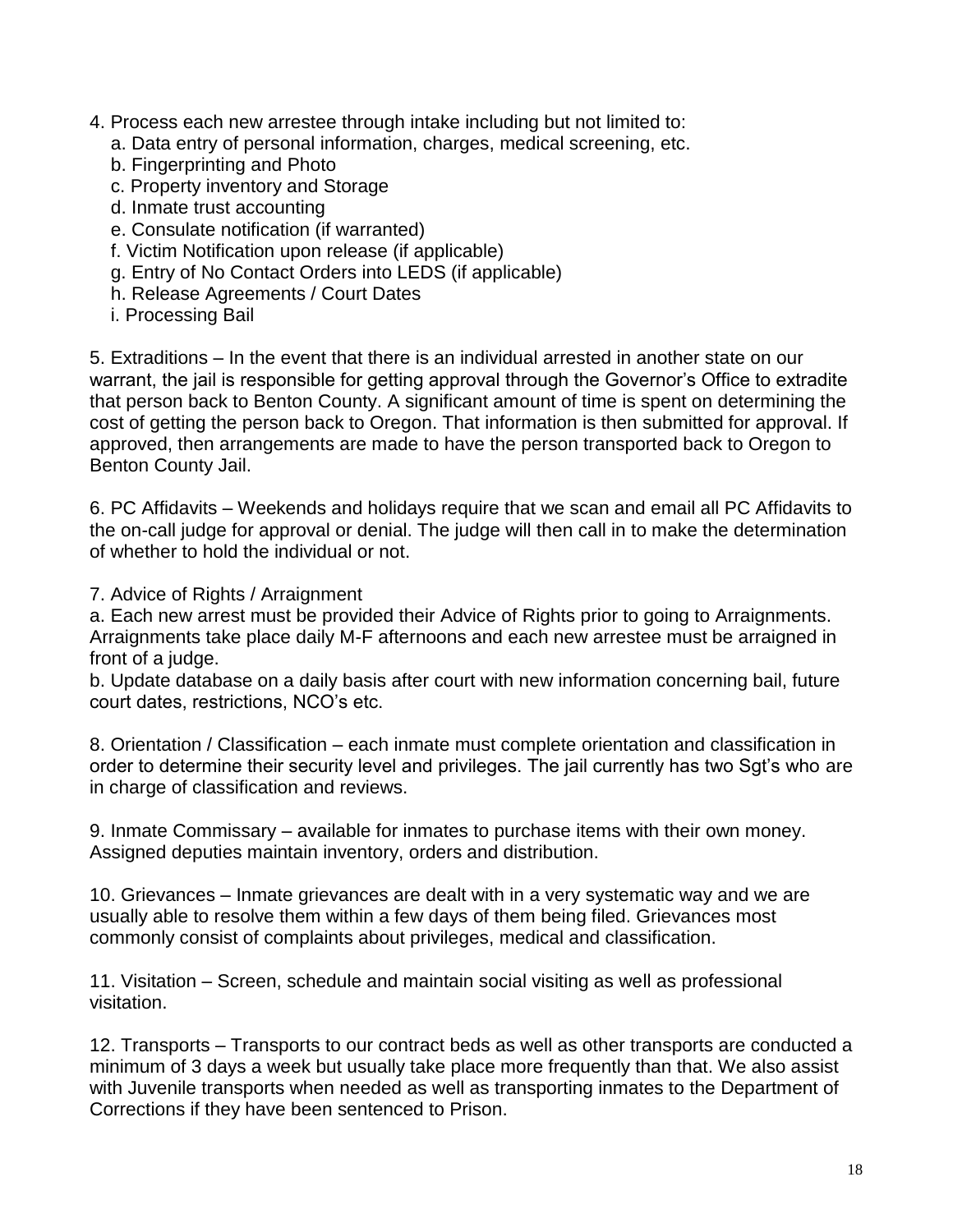13. Court – In addition to daily arraignments, jail deputies are also responsible for any court appearances that take place. Inmates that need to personally appear in court for hearings, drug court, trials or sentencing.

14. Reports / Documentation – Any incident that occurs in the jail must be documented in an incident report. In addition, the control deputy must maintain a daily log that is a chronological record of the movement and happenings in the jail. This log is maintained 24/7.

15. Medical Screening/On-going Care – The Jail Nurse conducts a medical screening on each inmate to determine immediate health care needs. If an inmate is going to be in custody for more than 14 days, we are required by law to do a full physical as well as a TB test. Any required medications must be provided.

a. Because the jail has only one Nurse, deputies are responsible for on-going care when the Nurse is not on duty. This consists of dispensing medication, performing vitals when needed, making informed decisions on medical responses and calling for Emergency Medical Response when warranted.

16. Facility Searches – Jail staff are responsible for completing daily searches of the facility. Each shift are assigned certain areas to search on a daily basis. With this system, the entire facility is searched on a weekly basis if not more frequently. Random frequent searches can be performed at any time if necessary.

17. Time Served and DOC Documentation – Calculation of accurate release dates for sentenced inmates including good time, work credit and time served (according to statute). Provide accurate documentation of Statement of Imprisonment for inmates sentenced to State Prison.

18. Inmate Discipline – Whenever an inmate is written up for violation of inmate rules, a Due Process Hearing is conducted to determine if sanctions should be imposed for the violation. Jail Sgt's are responsible for conducting these hearings.

19. Omnibus Fingerprinting – This is fingerprinting of individuals who were cited in the field and not processed at the jail. When they come to court and are arraigned on the charge, they need to be fingerprinted. This takes place twice a week in the courthouse and jail deputies are responsible for completing the prints.

20. Control room operation – Monitoring over 30 cameras, operating doors and intercoms, maintaining written documentation of movement within the facility, answering the phone from incoming calls and monitoring the radio (both internal and external) for activity and communication.

21. Forced Release Log – This log must be updated a minimum of once per shift, so 3 times daily. This log is a fluid document that represents the inmate population and who will be the next inmate to be forced released should the need arise.

#### Staff Training Requirements:

Firearms - Deputies are required to maintain Firearms certification and complete a minimum of 8 hours of firearms training annually.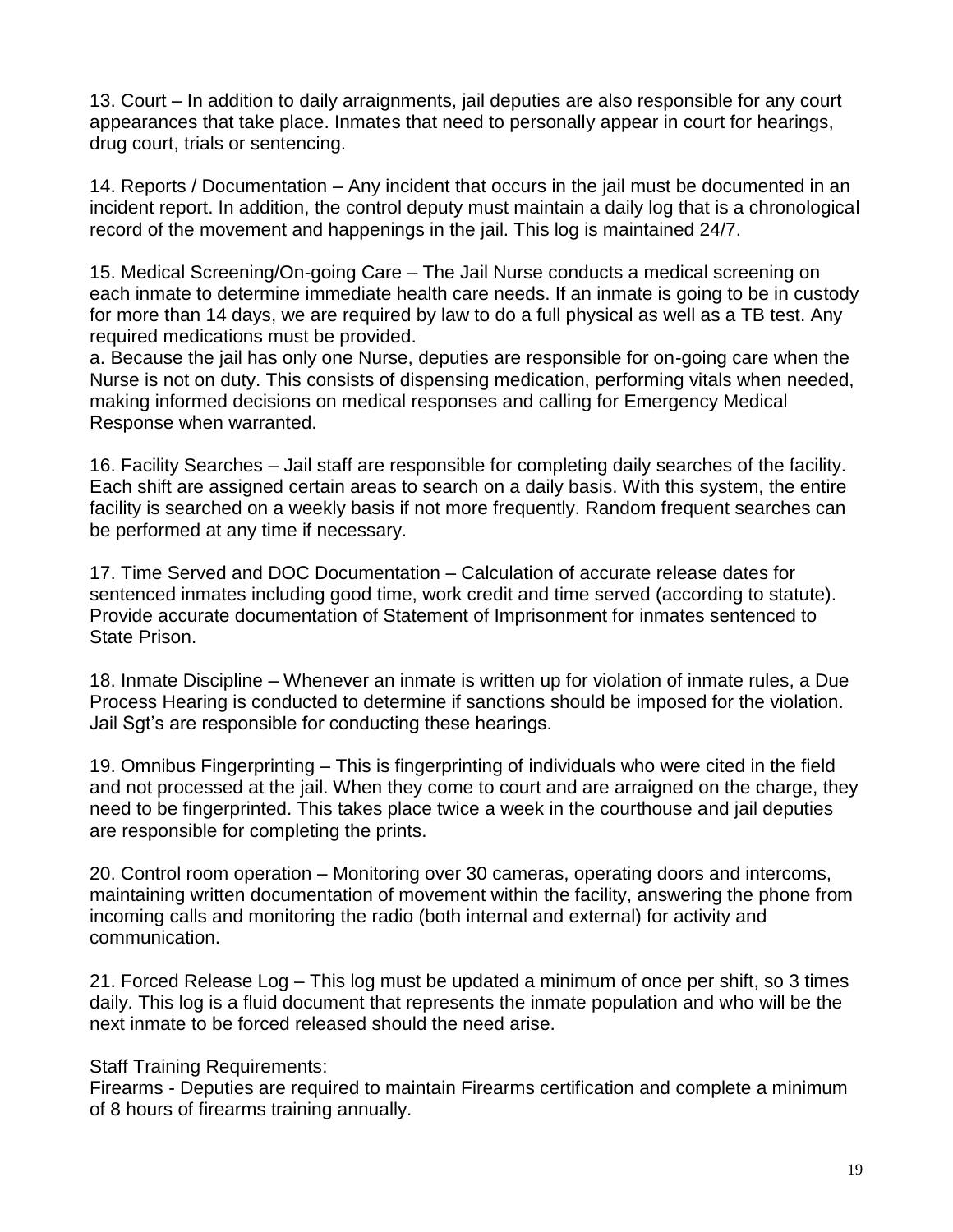Defensive Tactics – Deputies are required to complete a minimum of 8 hours of defensive tactics training annually.

Annual Training - Include Sexual Harassment, BBP, Cultural Diversity, PREA, Ethics and Professionalism and more. Jail staff is required by Oregon Jail Standards to complete a minimum of 40 hours of training each year.

LEDS Certification – every staff member must become LEDS certified in order to perform criminal history checks on new bookings as well as screening potential visitors. They must also be certified to do LEDS Entire in order to enter No Contact Orders into to the system. CPR / First Aid – every staff member is required to have current certification in CPR/First Aid and are required to render aid if necessary.

#### Contract Beds:

Due to limited capacity of our jail (40), Benton County Contracts to rent up to 40 beds from Northern Oregon Regional Correctional Facility (NORCOR). Therefore, at any given time we could have up to 80 inmates in custody between our local jail and our contract beds. Only pretrial inmates can be lodged in NORCOR unless a waiver has been signed. This significantly affects the jail's ability to house the number of pretrial inmates that need to remain in custody. Below is a table representing the total number of bed days utilized in our contract facilities over the last 5 years.

During 2018, Benton County Jail for the most part has become a pretrial holding facility with medium and maximum-security inmates. We no longer house minimum-security inmates of any significant number. Those individuals are usually in a contract bed or they are the first choice for forced release.

### Matrix Scoring System:

This process is used to determine at intake, who will be released on their own recognizance (ROR) after booking and who will remain in custody to see the judge. A score is calculated on every intake using criteria such as past convictions, current charges, employment status and other criteria. If they score 1-6 then they are booked and released with a court date. If they score 7 or above, in theory they are to remain in custody until seen by the court.

In addition to the Matrix Release an individual can also be released on a citation which means that the arresting agency has written a citation to appear in court for the charge(s) they were booked on. This is referred to as cite release. Some cites take place in the field and those individuals are not transported to the jail for processing.

### Forced Releases:

Forced Release refers to releases that take place when the jail is unable to hold individuals who should have been held in custody. This can happen with both pretrial and sentenced inmates. In order to determine who is force released, the jail maintains a Force Release Log. In this log are all the current inmates, their charges, matrix scores and other information. This list is updated every shift and this is what deputies refer to in order to determine who the next inmate is that will be forced released if needed.

During 2017, the jail Force Released 288 inmates. These releases consisted of both pretrial and sentenced individuals. That number is almost 4 times the number of forced releases that occurred in 2016 when we had 76 for the entire year. For historical information on Forced Releases, you can go to the Jail's website and review specific details of past forced releases. <https://www.co.benton.or.us/sheriff/page/early-release-inmates>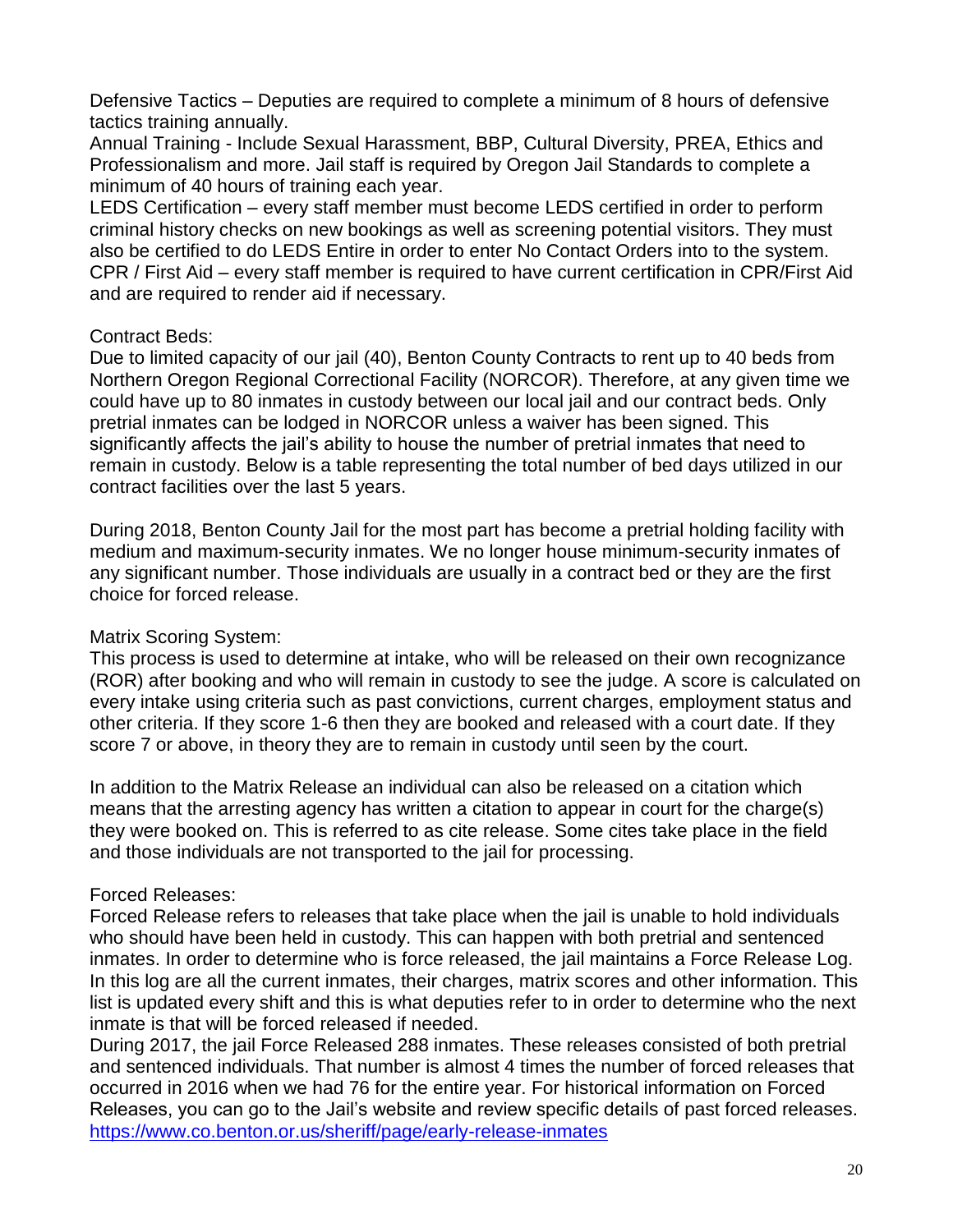### Transports:

Our transport unit, which consists of two fulltime deputies, is responsible for all inmate movement between the facilities as well as other duties including court appearances, extraditions, video arraignments, medical transports etc. During 2017, deputies transported 1,524 inmates and drove a total of 28,539 miles.

#### Inmate Programs:

Due to the size of our jail we are not able to facilitate meaningful programs for our inmates. We offer NA and AA weekly, which is done by volunteers. We also offer non-denominational religious services once a week. Inmates that are housed in NORCOR have access to several different programs including, mental health, anger management, cognitive skills and more.

### Court Security:

The jail is also responsible for providing Court Security. We now contract with a Private Security Firm for two full time armed Security Officers. They are responsible for monitoring the security screening station at the front door as well as providing security inside the courtrooms when necessary. In 2017, Court Security screened 50,312 people through the security station and confiscated 1,563 prohibited weapons/items, largely consisting of knives, tools and pepper spray.

Jail Deputies are still responsible for in-custody court appearances, remands from court and Omnibus Fingerprinting. This is fingerprinting of individuals who were cited in the field and not processed at the jail. Omnibus printing takes place twice a week.

#### Oregon Jail Standards:

The Oregon Jail Standards provide nonbinding guidelines, voluntarily adopted by the Oregon State Sheriffs' Association, as a means of improving the operation and management of Oregon jails and reinforcing and enhancing staff professionalism. The standards are based on constitutional and statutory requirements.

There are 315 standards in which jails are inspected on, every two years. These standards govern everything from inmate supervision to food, health care, housing and most everything concerning incarceration of inmates. Our jail's last inspection was in February 2018 in which we earned a 98% compliance rating.

### PREA (Prison Rape Elimination Act):

The Federal Government passed PREA in 2003. Currently there are 43 PREA Standards that jails are required by federal law to comply with. Within those 43 standards are sub sections, which means this really equates to about 189 standards. These standards are separate from the Oregon Jail Standards. We are currently working on this project in order to be prepared to pass a Federal PREA Audit.

### Maintenance and Upkeep:

Physical maintenance and upkeep is something we struggle with on a consistent basis due to the age and poor design of the jail. We have high and low voltage lines running together which is actually a code violation. In addition, all of the water pipes are buried in cement. This has led to several issues when it comes to fixing any problems. Our most recent episode took place in May 2017 when we discovered there was a busted pipe beneath the floor to the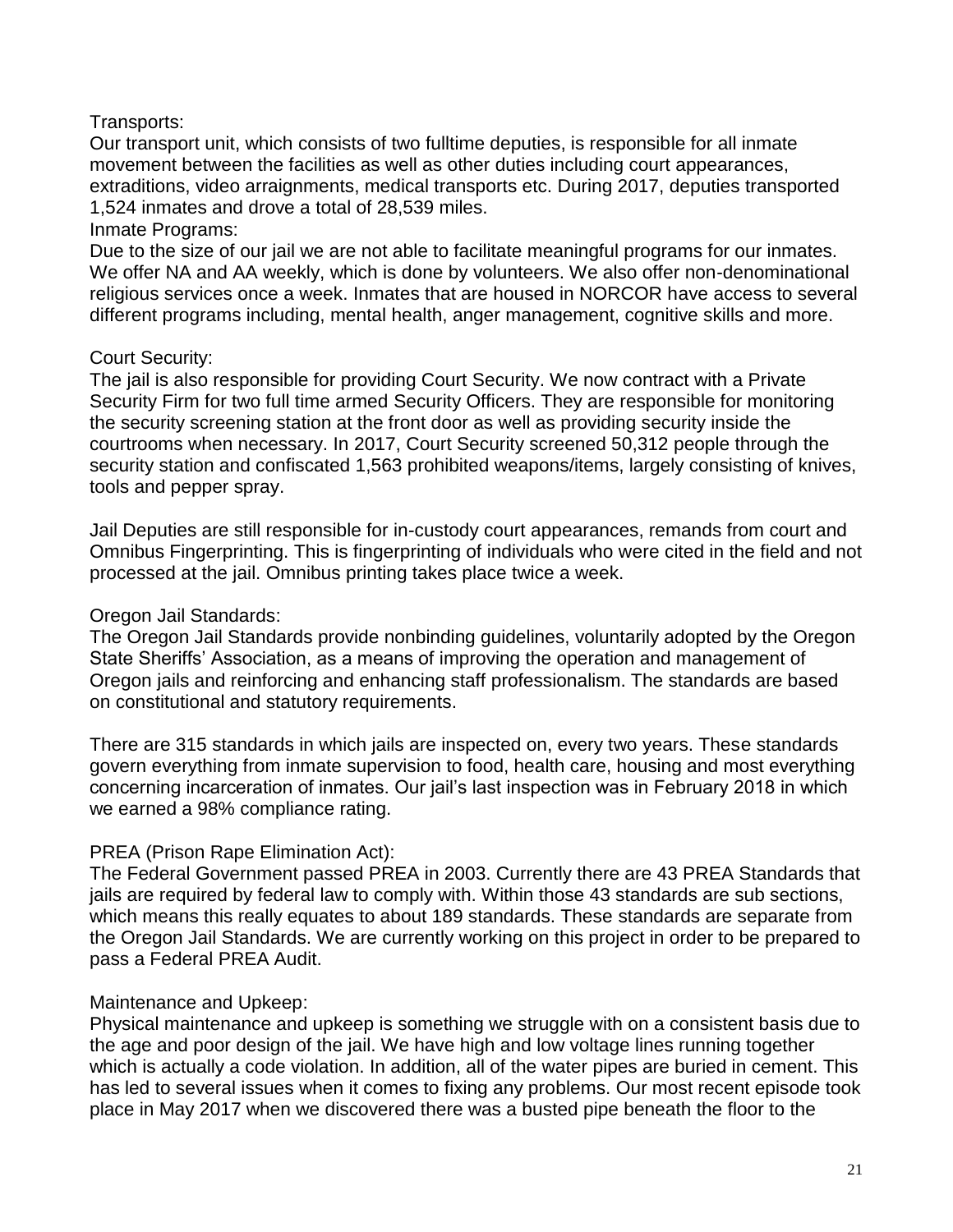entrance of one of our cellblocks. This resulted in the housing unit being shut down for several days in order to correct the problem.

#### Inmates and Mental Illness:

A growing situation that all jails are facing is dealing appropriately with inmates who suffer from mental illness. The number of inmates that suffer from mental illness has increased dramatically over the years. For 2017 Psychotropic medications account for 30% of the entire budget dedicated for medications. In line with those figures, inmates who suffer from mental illness also comprised the largest number of repeat entries to the facility throughout the year. Most of these are for nuisance crimes such as disorderly conduct and trespassing.

Recent studies have shown that those who suffer from mental illness should not be isolated as this can increase the likelihood of that individual digressing even more. We have witnessed this for ourselves in our jail, however due to our limited capacity and design we do not have the appropriate housing for these individuals. These individuals are very staff intensive inmates. They require constant monitoring for destructive behavior and preventing self-harm.

We collaborate with Benton County Mental Health to provide some services to inmates. We also have a psychiatrist that comes in once a week to meet with them. In addition, the jail is responsible for addressing medical needs for the inmates. We are required by law to provide basic health care as well as address any emergencies that may arise. Providing continuity of care is a must and as such our Nurse is tasked with tracking and providing medical information on any of the inmates that are transferred to the contract beds.

For more information about Benton County Jail, please visit our website at: <https://www.co.benton.or.us/sheriff/page/sheriffs-office-corrections-division-jail>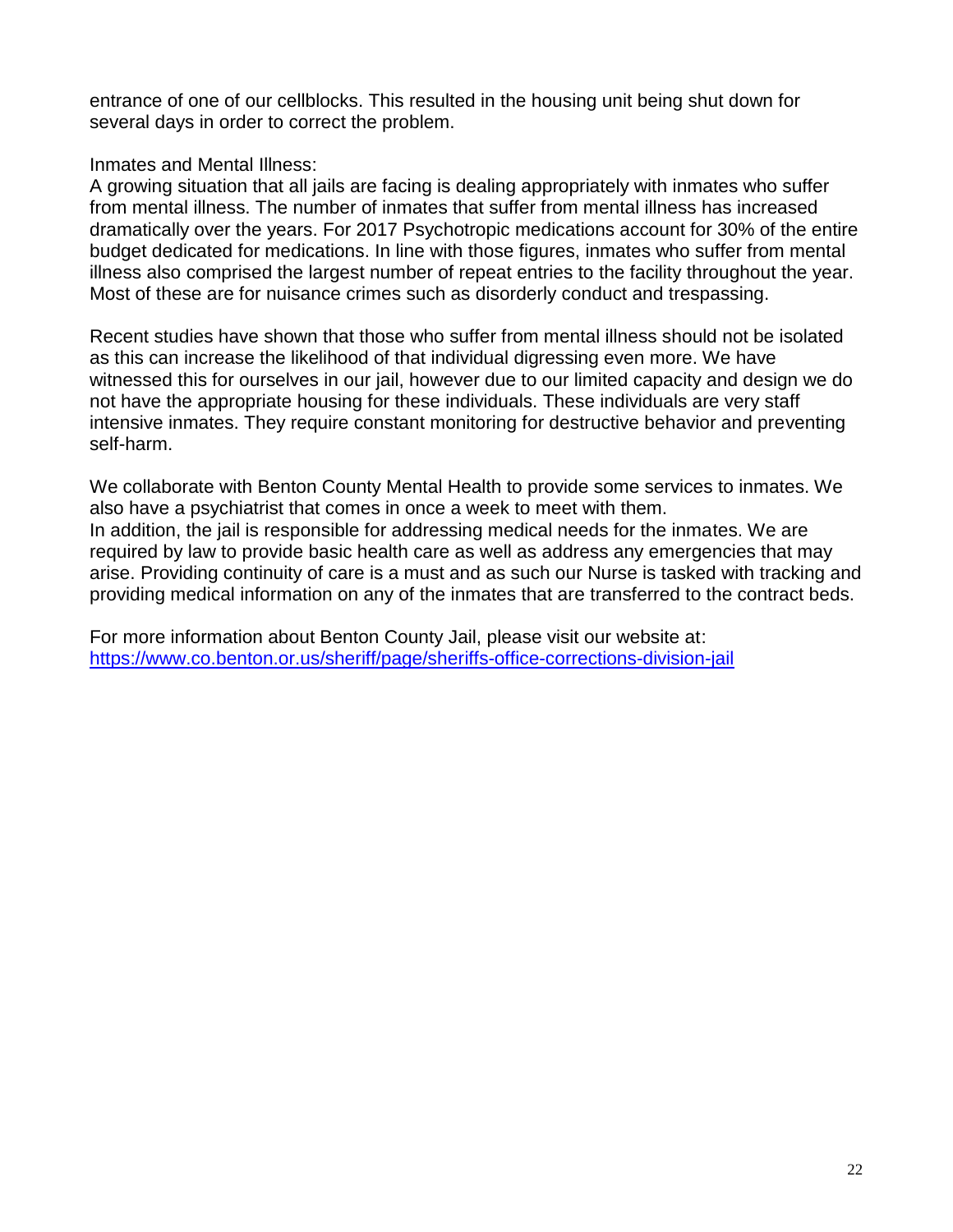# *Responsibilities & Duties of Benton County Parole & Probation:*

"The task…(1) develop a report detailing the scope of responsibilities (e.g. what the designated scope does)…(2) identify infrastructure (e.g. building, equipment, supplies, etc.) and staffing needs for designated component."

#### Benton County Community Corrections:

Community Corrections is responsible for the supervision of convicted adult felons whom the courts and parole board have placed in the community under a limited, structured formal supervision.The overall goal is to protect the community by helping offenders become lawabiding, contributing citizens. Community Corrections in Oregon is a function of state government operated in partnership with local, county-operated community corrections agencies. Community Corrections is normally located at the county level of government, either under the administration of county commissioners or sheriffs. In a couple instances, it is administered by the Oregon Department of Corrections.

In Benton County, Community Corrections is the responsibility of the Parole & Probation Division of the Benton County Sheriff's Office. We are responsible for supervising adult offenders on parole, probation, and post-prison supervision who reside in Benton County. Each biennium Benton County Community Corrections is required to submit a Community Corrections (CCA) Plan to the Department of Corrections, including our program descriptions and our budget summary. The Oregon Department of Corrections also requires counties to enter into an Intergovernmental Agreement (IGA) to receive Grant-in-Aid funds for Community Corrections programs. The IGA must be approved by the Board of Commissioners and submitted to the Department of Corrections to receive state grant funding.

### Funding:

Community Corrections is funded through Grant-in-Aid dollars allocated through the Oregon Department of Corrections. For the 17-19 biennium the legislature approved the state-wide Community Corrections budget at just under \$273M. And Benton County's allocation percentage is 1.29%, which is just over \$3.5M - \$3,528,758.

#### P&P Mission:

We serve the community by enhancing public safety through the reformation of offenders and the reduction of criminal behavior.

- Respect the worth and dignity of all individuals
- Hold offenders accountable
- Identify offenders risk in order to prioritize available resources and sanctions
- Utilize evidence based programs and community partnerships

P&P Staff: 13.3 Total FTE Leadership (3): Justin Carley, Abe Griswold and Joel Pickerd PO's (7): Josh Hall, Susan Sowers, Cody Smith, Josh Pritt, Ryan Roth, Shawna Johnson and Curran Deede Admin Specialist (2): Summer Smallwood and Leah Boone Case Monitors  $(1.3)$ : 1.3 FTE = part-time temporary paid student internship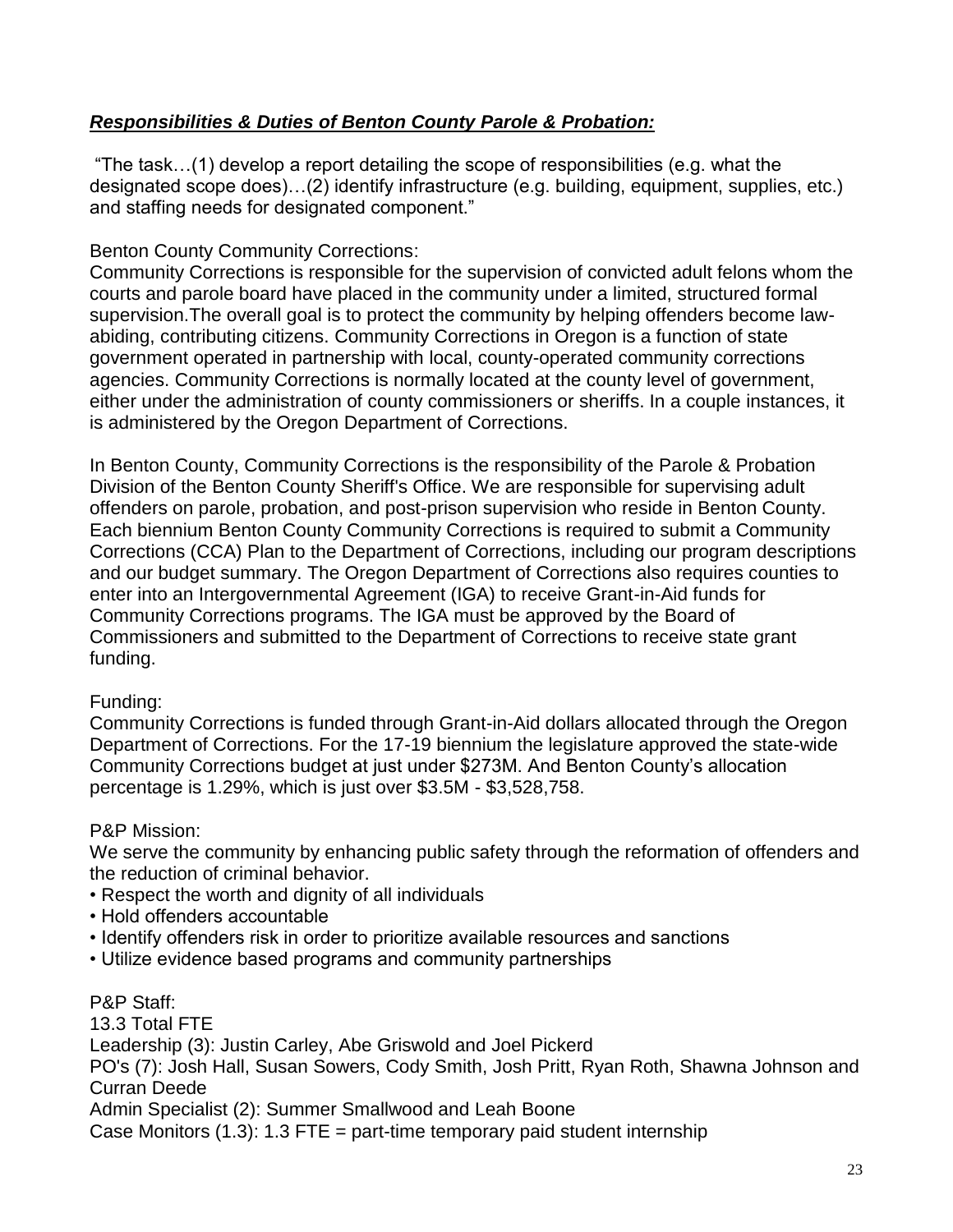Workload Distribution (assignments):

Offenders considered the highest risk are given the greatest amount of attention, in the form of closer supervision and also in the level of services and sanctions employed in their management. We focus our most valuable resources on the highest risk population to offend – personnel, caseload assignments, programming, referrals, office visits, field time, employment checks, subsidy, alcohol and drug testing, etc.

# CCA Plan:

Our CCA Plan outlines our Caseloads and Programs:

- Transition Program
- MED/HI Level Caseloads (4)
- LOW/LTD Level Caseload
- Drug Treatment Court
- Sex Offender Supervision Program Treatment / Polygraph
- Work Crew / Community Service
- Evidence-based programming
- Outpatient Substance Abuse Treatment
- Transition Center
- Subsidy/Treatment Transition Subsidy
- Professional Development Class

Evidence Based Principles / Programs:

- Validated risk assessments: -Public Safety Checklist (PSC); -Level of Service/Case Management Inventory (LSCMI) -Identify Criminogenic Needs
- Motivational Interviewing; Case Planning; Carey Guides
- Evidence-based programming (T4C, MET)
- Community referrals
- Utilize core principles of evidence based practices to implement and sustain researchbased supervision and case management practices which best addresses offender needs.

Evidence Based Practices in Oregon:

Continue to incorporate evidence-based principles into the practice and language of community corrections. These principles include those of risk, need, and responsivity. The principle of risk dictates that services are delivered to offenders with a higher risk to recidivate, while minimal services are provided to offenders who present a low risk to recidivate. The principle of need determines what factors to target that are specifically related to criminal behavior.

Treatment and supervision services must focus on addressing criminogenic needs and behaviors. The top criminogenic needs identified that lead directly to criminal behavior include anti-social attitudes, values, and beliefs; substance abuse; and anti-social peer associations. The principle of responsivity determines how services are best delivered and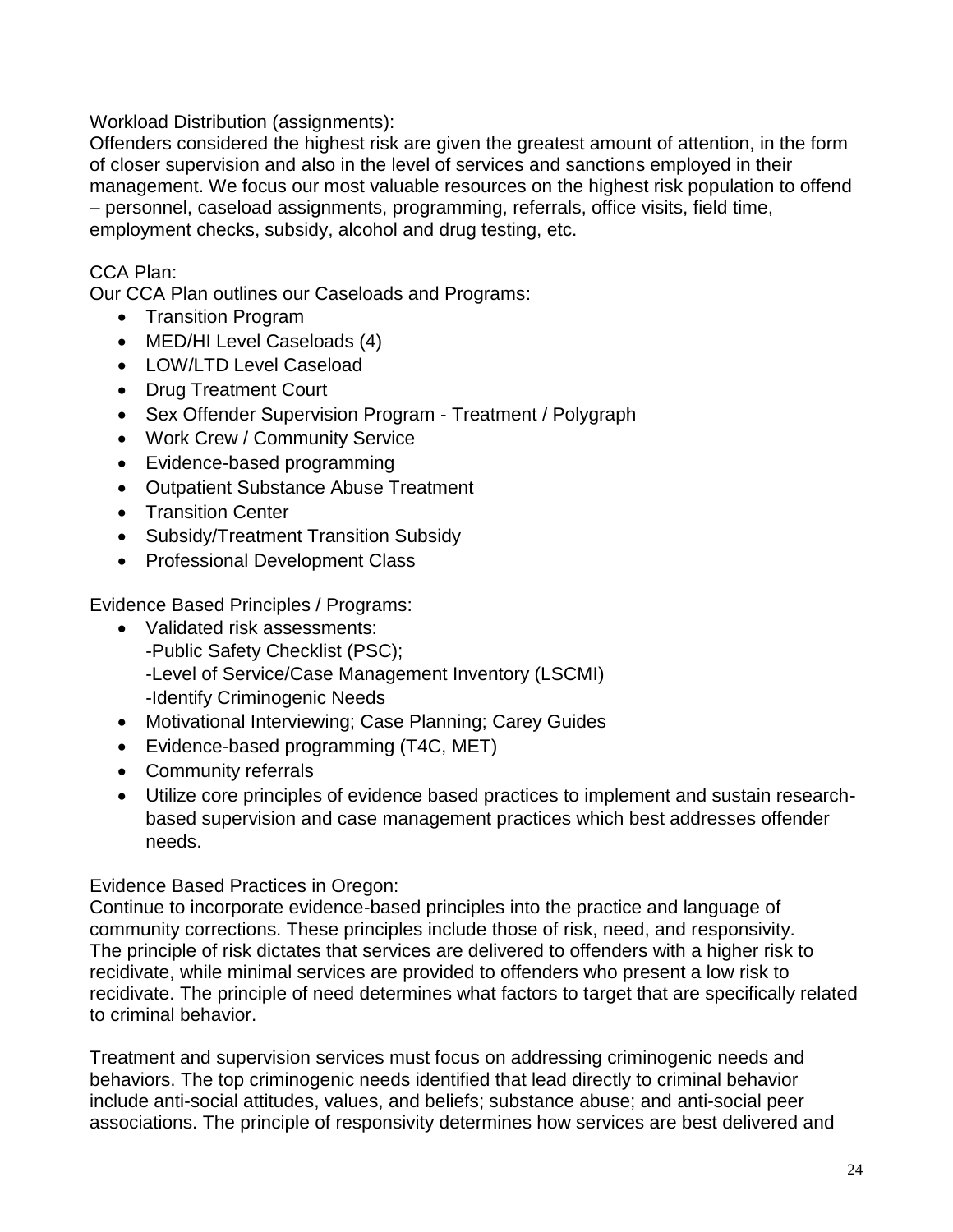that programs are using treatment models that have demonstrated effectiveness in reducing recidivism. These models include cognitive, which focus on how a person thinks; behavioral, which focus on how a person behaves; and social learning theory approach, which use techniques of role modeling, practice, and reinforcement to teach new behaviors.

Partnerships: Benton County Community Corrections has developed excellent collaborations and partnerships within the community, including: Benton County Jail Milestones Treatment Benton County DTC Benton County District Attorney's Office Oregon Criminal Justice Commission Sterling Management Corvallis Police Department Philomath Police Department Benton County Mental Health Oregon Department of Corrections Willamette Criminal Justice Council Community Outreach Benton County Juvenile Department Oxford Houses (Men's and Women's) Department of Human Services Benton County Courts Community Outreach

*This report represents a very general summary of the duties and responsibilities of Benton County Parole and Probation and is not intended to detail the intricacies of the adult criminal justice system.*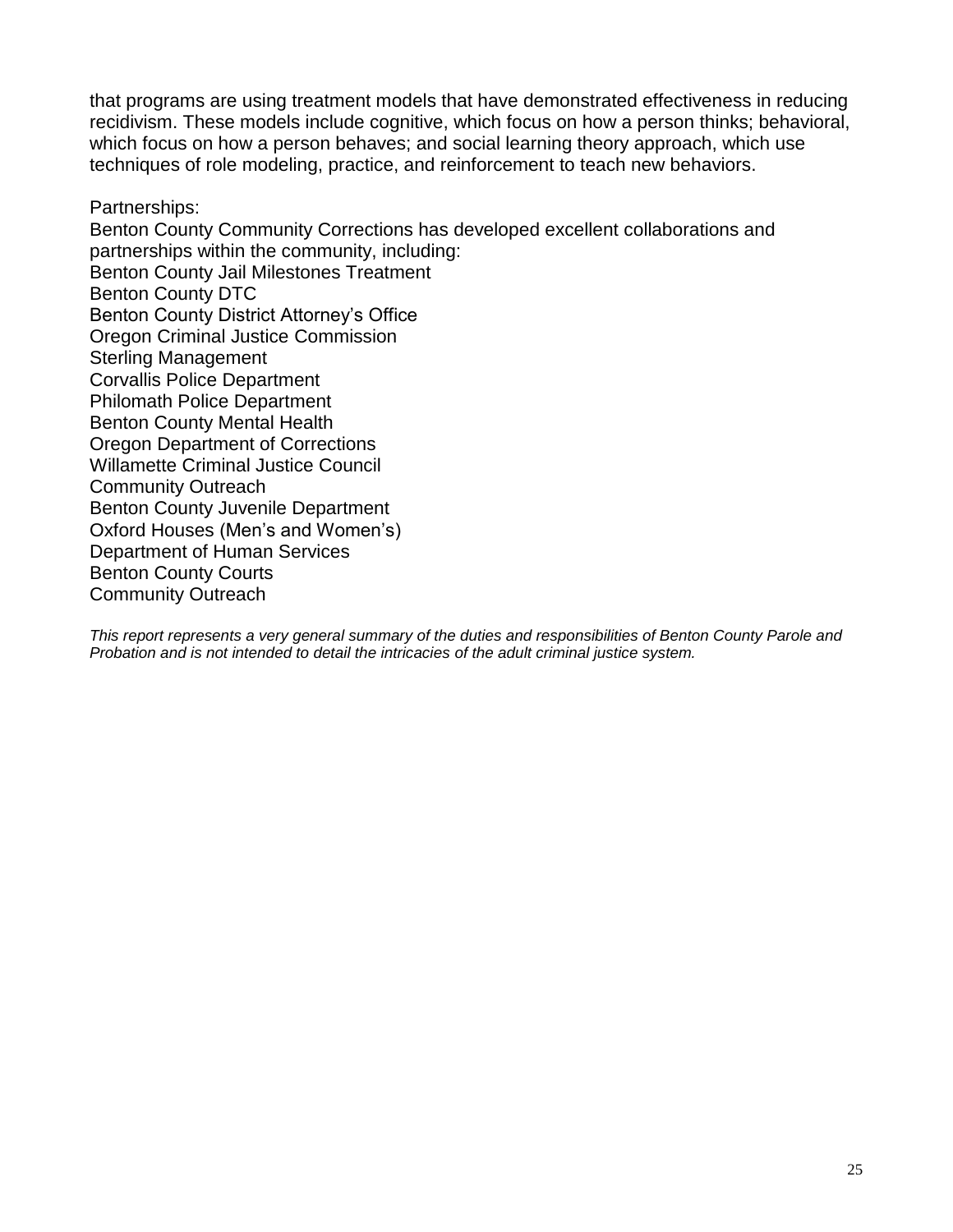# *Responsibilities & Duties of the Defense Consortium and Private Investigators:*

The Benton County Legal Defense Consortium provides court-appointed representation for people accused of crimes. The Consortium has seven attorneys who handles cases ranging from murder to misdemeanors, juvenile delinquency and juvenile dependency cases.

The Consortium contracts with the State every two years. While we are allowed to maintain a private practice, that private practice cannot interfere with the competent representation of indigent defendants.

Our role as defense attorneys includes the following:

- 1. Meeting with clients at the jail;
- 2. Reviewing discovery (for example, police reports, laboratory reports, audio and video recordings);
- 3. Appear in court at status checks;
- 4. Negotiate with the District Attorney's Office;
- 5. Request the assistance of experts to address legal or factual issues;
- 6. Draft and argue motions where appropriate; and
- 7. Prepare for, and represent the client in, trial.

Often times representation is difficult. Many indigent clients suffer from substance abuse issues; mental health issues; and homelessness. Maintaining contact with clients, and negotiating their cases, is challenging.

Ultimately, our role is to confirm the State can prove beyond a reasonable doubt the crimes alleged, and get the client the best possible result under the circumstances.

Private Investigator Licensing in Oregon:

- DPSST regulates and issues PI License in Oregon under Chapter 703.
- Establishes rule of professional conduct.
- Requires testing for knowledge of civil and criminal procedures or a level of prior experience to satisfy the board. \$79 processing fee.
- New persons 1500 hours of experience under a provisional license before fully licensed.
- 32 hours minimum of CLE every 2 years. Provisional is 40.
- Carry license at all times while working.

Sole Proprietor:

- Occasionally working with clients on insurance, civil or domestic cases.
- Contract requirement.
- Locating friends or lost family members. Under confidentiality.

Working with those accused of crimes in the state of Oregon:

- Working with defense attorneys not for them. But covered by attorney/client privilege.
- Call to check on availability for case work. Timeliness/conflicts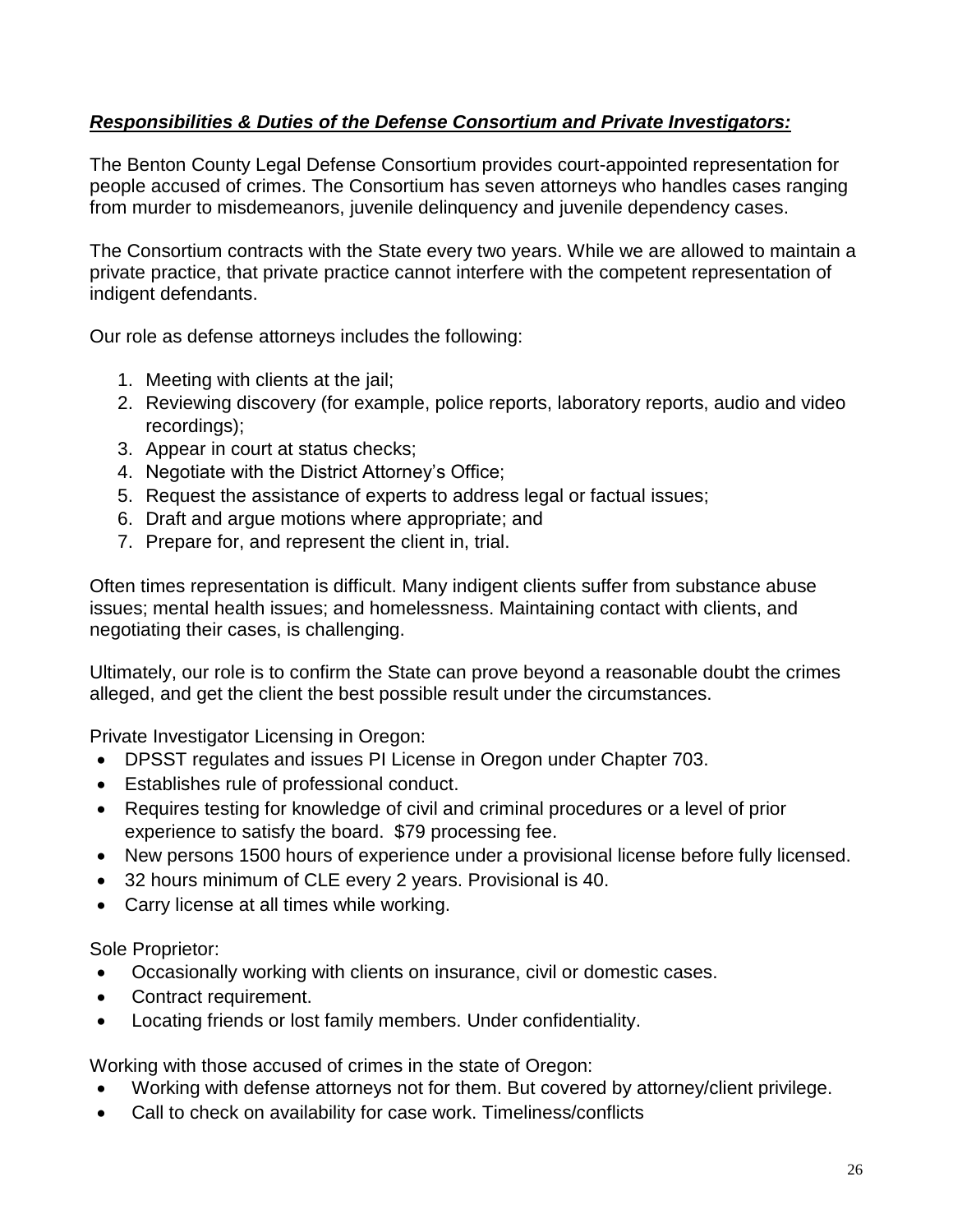- Meet with attorney on initial information provided.
- Court appointed/retained. Waiting for funding.
- It can be an initial contact with client or family members to get information.
- Meet with client whether in/out of custody. Some jails require background to access inmates or letter from representing attorney. DOC requires a LEDS background at each individual state prison. No statewide clearance. Good for 1 year.
- Review reports and obtain witness statements to provide feedback to attorney for potential expert witnesses. MH or drug evals.
- Interviewing victims of crimes requirement mandatory. No tampering with witnesses memories or statements.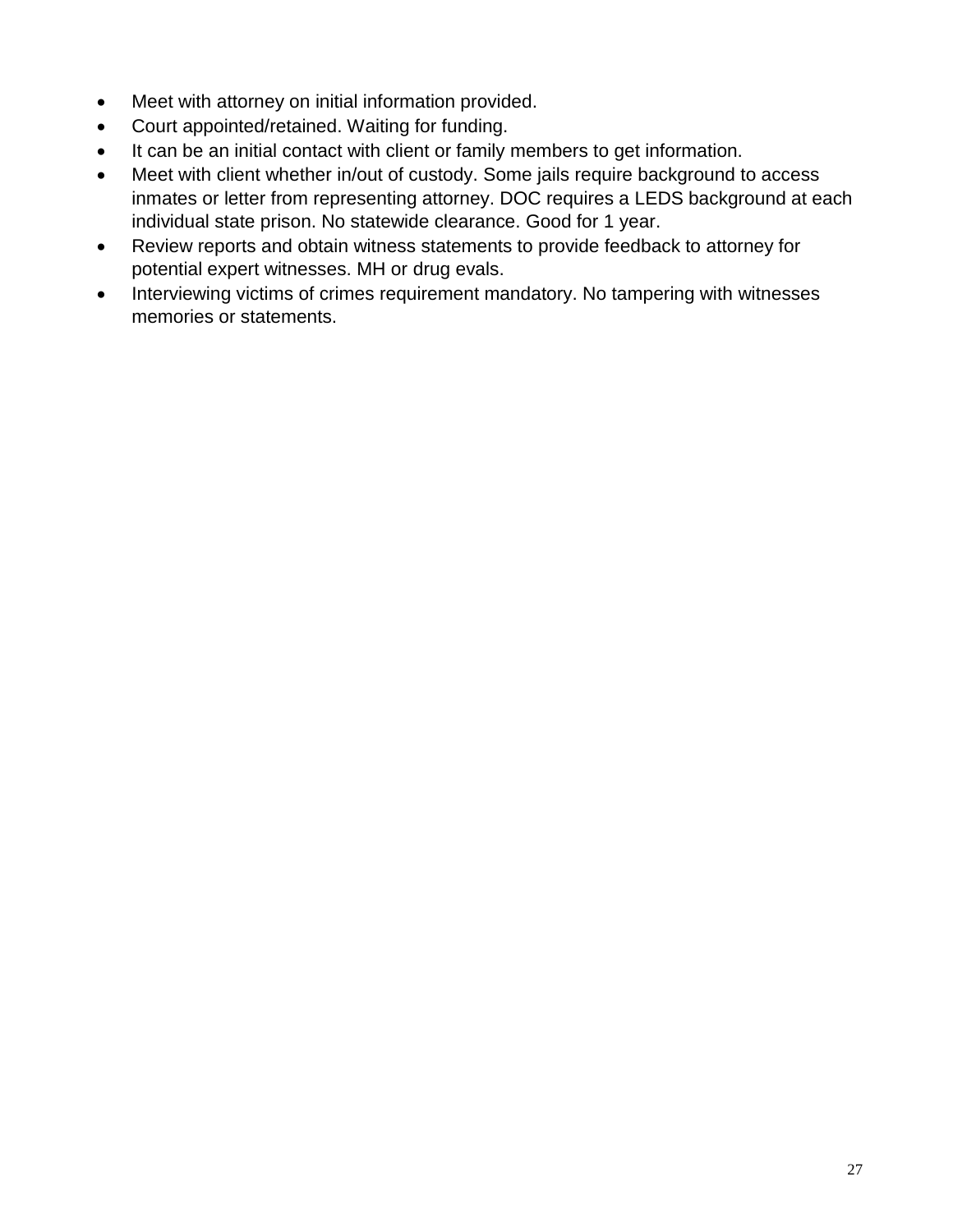# *Responsibilities & Duties of Oregon Youth Authority:*

The Role of Oregon Youth Authority:

The mission of the Oregon Youth Authority is to protect the public and reduce crime by holding youth accountable and providing them with the education, guidance, and support they need to be crime-free and productive members of their communities.

OYA exercises legal and physical custody of youth committed to it by juvenile courts, and physical custody of youth committed to the Oregon Department of Corrections by adult courts.

The agency serves the state's most delinquent youth age 12 through 24 who commit crimes prior to age 18. Their criminal and anti-social activities include property offenses, sex offenses, assault, substance abuse, robbery, other violent crimes, and gang activity. OYA staff and partners provide these youth with a range of evidence-based treatment and education programs designed to address the factors that contributed to their criminal behavior. These services are available to youth on probation, in close custody, and on parole.

#### The Youth We Serve:

OYA serves approximately 1,400 youth at any given time. The majority of OYA youth, approximately 825, are on probation or parole. The remainder, about 550 youth, live in one of OYA's nine close-custody facilities located throughout Oregon.

Many of the youth in OYA custody share several key social characteristics:

| <b>Social Characteristics:</b>             | Males (%) | Females (%) |
|--------------------------------------------|-----------|-------------|
| Diagnosed mental health disorders*         | 75        | 88          |
| Substance abuse or dependence              | 63        | 73          |
| Parents have history of alcohol/drug abuse | 63        | 79          |
| Diagnosed conduct disorder                 | 52        | 48          |
| Special education student                  | 33        | 25          |
| Victim of sexual abuse                     | 15        | 45          |
| Past suicidal behavior                     | 11        | 33          |

How We Deliver Services:

OYA delivers services to youth through six key service areas.

- 1. Community Services: oversees youth who are on probation or parole in communities, and provides case management services for all youth in close custody.
- 2. Facility Services: oversees the youth in OYA's five close-custody correctional facilities and four close-custody transitional facilities. Youth are provided a continuum of services from intake to release to aid in their rehabilitation.
- 3. Health Services: provides medical and psychiatric care for all youth in close custody, and promotes healthy lifestyles.
- 4. Development Services: incorporates the offices of Education and Vocation, Family Engagement, Inclusion and Intercultural Relations, JJIS Business Integration, Program Development, Specialized Youth Service Coordination, Employee Training, Youth Development, and the Youth Reformation System/Positive Human Development (YRS/PHD) to ensure youth have the full range of services and supports they need to develop into productive, crime-free citizens.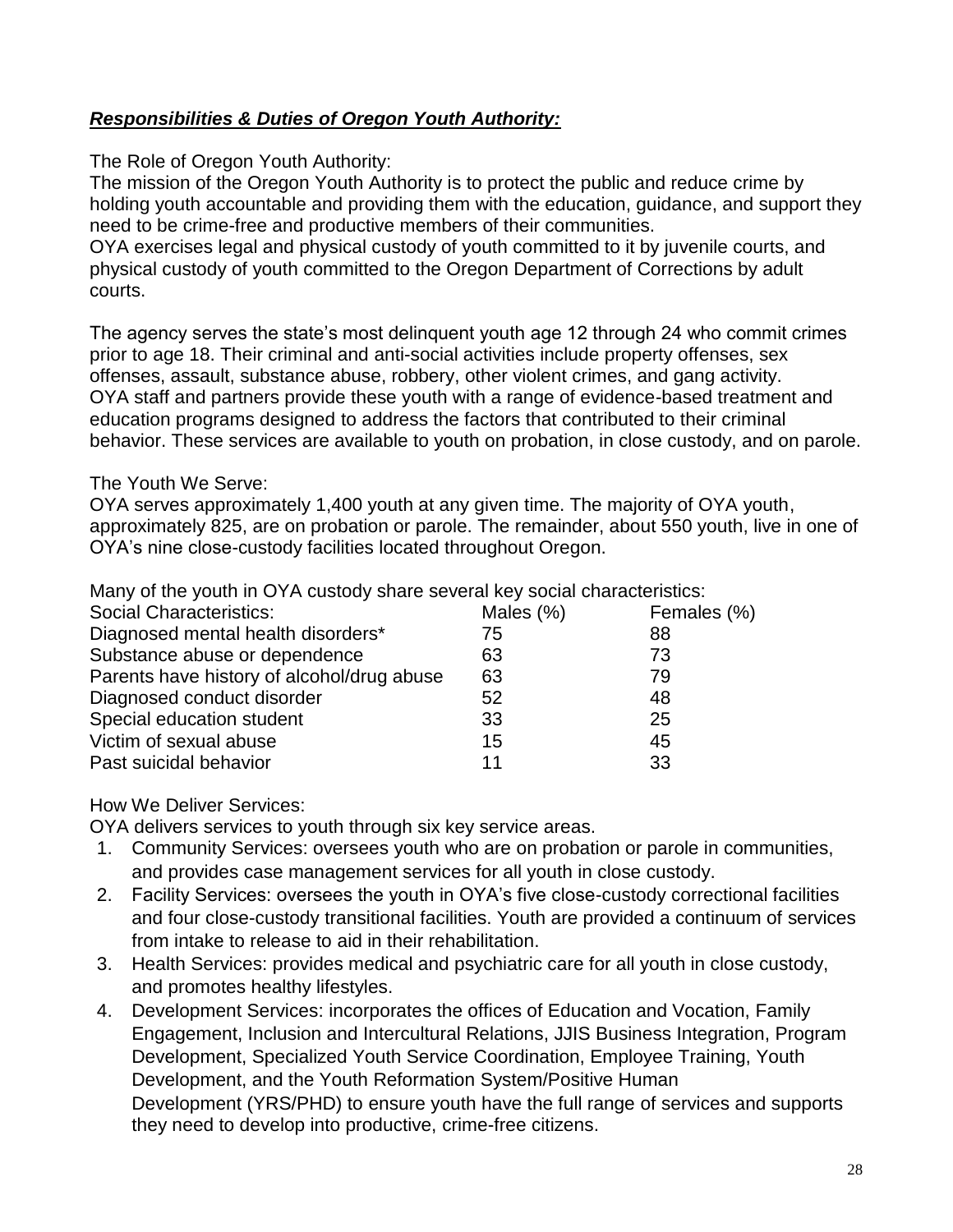- 5. Business Services provides support through the offices of Accounting and Payroll, Budget, Contracts and Procurement, Human Resources, Information Systems, and Physical Plant Operations.
- 6. The Director's Office provides leadership for agency operations. Functions include Communications, Internal Audits, Performance Management, Professional Standards, Public Policy and Government Relations, Research and Data Analysis, and Rules and Policy Coordination.

Our Vision for the Youth We Serve:

Our vision is that all youth who leave OYA go on to lead productive, crime-free lives.

### How We Measure Success:

OYA tracks 15 performance measures to monitor the success of its services. The measures fall within five areas: public safety, accountability, rehabilitation, youth safety, and customer service. **Public safety** goals are achieved through the use of interventions and graduated sanctions that target and reduce risk factors. Four measures support OYA's public safety goals:

- Probation recidivism
- Parole recidivism
- Escapes
- Runaways

Youth learn and practice **accountability** by making restitution payments to their victims. OYA tracks accountability through one measure:

• Restitution paid

**Rehabilitation** is the underlying goal for all youth in OYA's care and custody. OYA uses standardized risk assessments and structured case planning processes to develop the most effective plans and intervention strategies. Five measures track the effectiveness of these efforts:

- Intake assessments
- Case planning
- Fducation services
- Transition planning
- School and work engagement

Youth at OYA are provided with **safe environments**. OYA tracks safety through three measures:

- Suicidal behavior
- Staff-to-youth injuries
- Youth-to-youth injuries

**Customer service** is measured by the satisfaction ratings in two areas:

- Youth satisfaction
- Family satisfaction